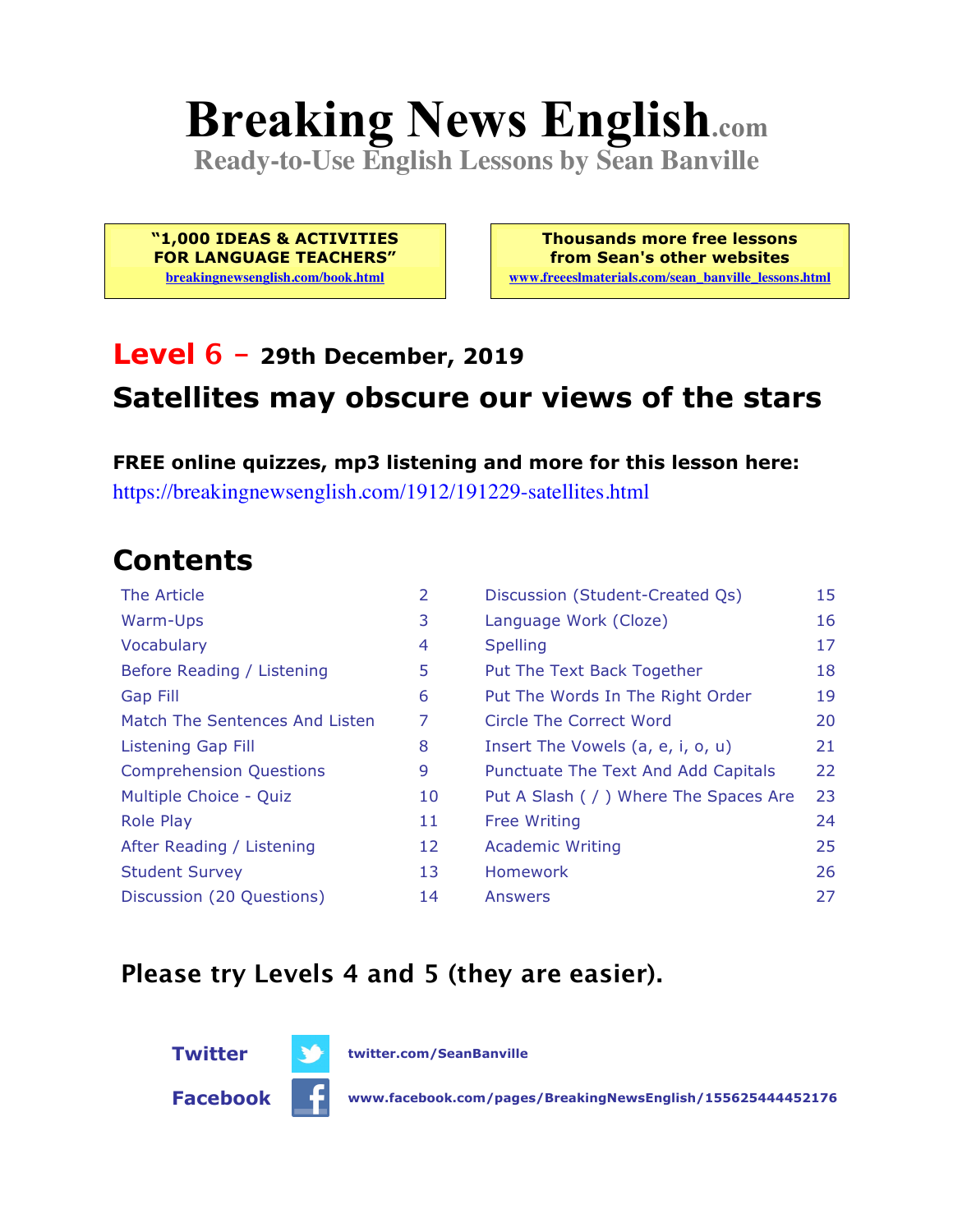### **THE ARTICLE**

From https://breakingnewsenglish.com/1912/191229-satellites.html

Astronomers are concerned that our views of the heavens are becoming more and more obscured. Their warning comes ahead of a whole series of satellite launches by a variety of companies. Thousands of satellites are being launched into orbit throughout 2020 to make high-speed Internet more readily available across the world from space. The scientists say the skies will be so littered with arrays of satellites they will compete for our attention with the stars. They say the satellites will link up to form "mega-constellations" that could interfere with radio astronomy and the quality of images from optical telescopes. The astronomers said the satellites will appear as dazzling white streaks of light that could be mistaken for stars.

Technology analysts say there are plans to launch as many as 46,000 satellites into space over the next few years. This is five times more than the number of objects sent into space since the launch of Sputnik 1 in 1957, over six decades ago. Satellites from companies like SpaceX and Amazon will provide much faster Internet speeds to even the remotest areas of the world. They will provide global connectivity across the globe. Even today, about 14 million people in the USA live in rural areas with zero Internet coverage. SpaceX will launch 120 satellites in January and has plans to send a further 12,000 into orbit in the next decade. Astrophysicist Dr Dave Clements called the initiative a "tragedy".

Sources: https://www.**cnbc.com**/2019/12/14/spacex-oneweb-and-amazon-to-launch-thousands-moresatellites-in-2020s.html https://www.**bbc.com**/news/science-environment-50870117 http://www.**spacedaily.com**/reports/First\_launch\_of\_UKs\_OneWeb\_satellites\_from\_Baikonur\_ now\_set\_for\_30\_Jan\_999.html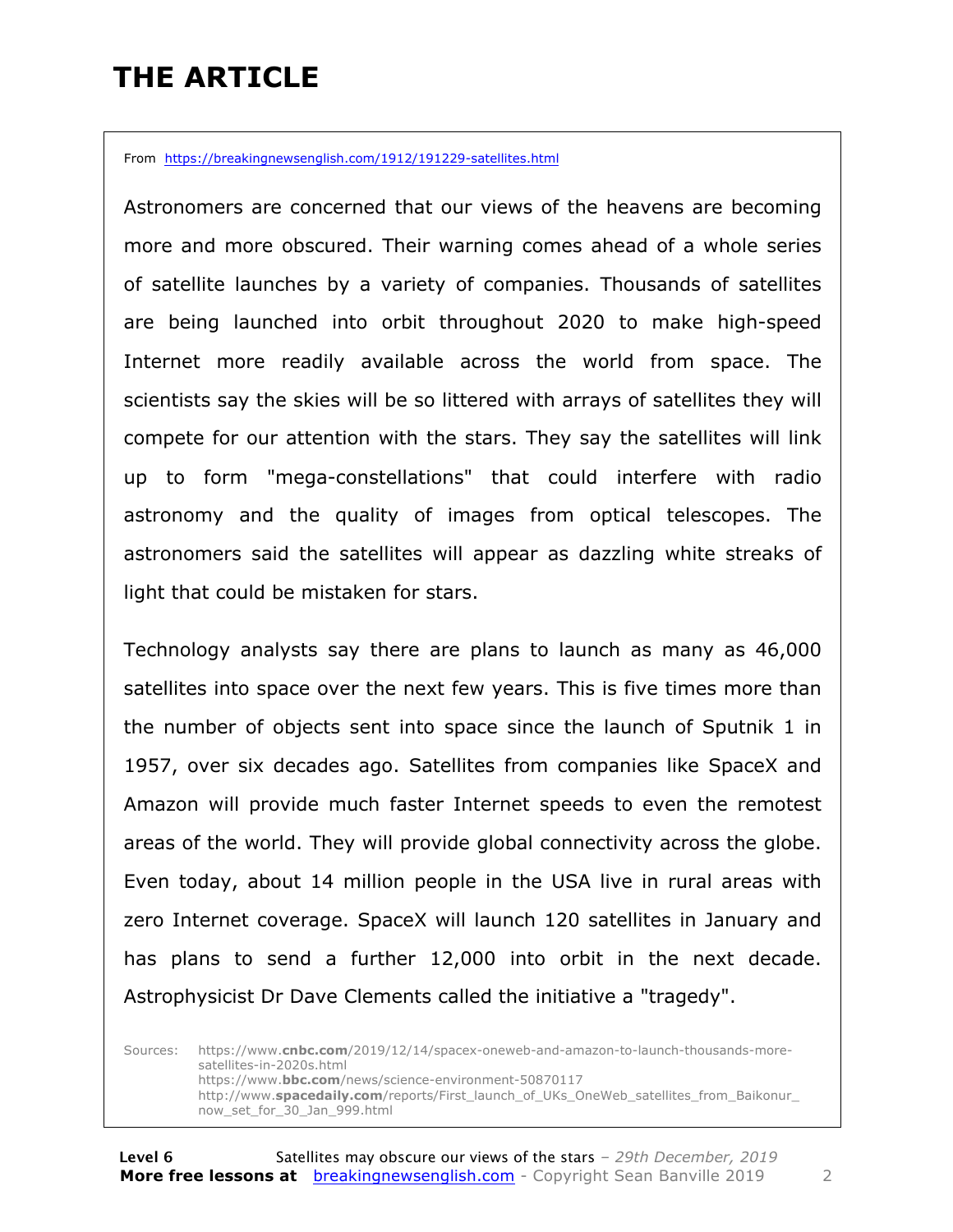#### **WARM-UPS**

**1. SATELLITES:** Students walk around the class and talk to other students about satellites. Change partners often and share your findings.

**2. CHAT:** In pairs / groups, talk about these topics or words from the article. What will the article say about them? What can you say about these words and your life?

astronomers / views / heavens / warning / variety / high-speed Internet / satellites / technology / analysts / a few years / space / connectivity / rural area / orbit / tragedy

Have a chat about the topics you liked. Change topics and partners frequently.

**3. STARS:** Students A **strongly** believe we need to seeing the stars is more important than putting satellites into space; Students B **strongly** believe satellites are more important than seeing the stars. Change partners again and talk about your conversations.

**4. SATELLITE USES:** What do you know about these uses for satellites? What do you want to know? Complete this table with your partner(s). Change partners often and share what you wrote.

|                 | <b>What I Know</b> | <b>What I Want to Know</b> |
|-----------------|--------------------|----------------------------|
| Weather         |                    |                            |
| <b>GPS</b>      |                    |                            |
| Military        |                    |                            |
| Internet        |                    |                            |
| <b>Business</b> |                    |                            |
| Climate         |                    |                            |

**5. TRAGEDY:** Spend one minute writing down all of the different words you associate with the word "tragedy". Share your words with your partner(s) and talk about them. Together, put the words into different categories.

**6. THE HEAVENS:** Rank these with your partner. Put the most beautiful things in the heavens at the top. Change partners often and share your rankings.

- Earth
- Constellations
- The Milky Way
- The sun
- Shooting stars
- Solar eclipses
- The Aurora Borealis
- The moon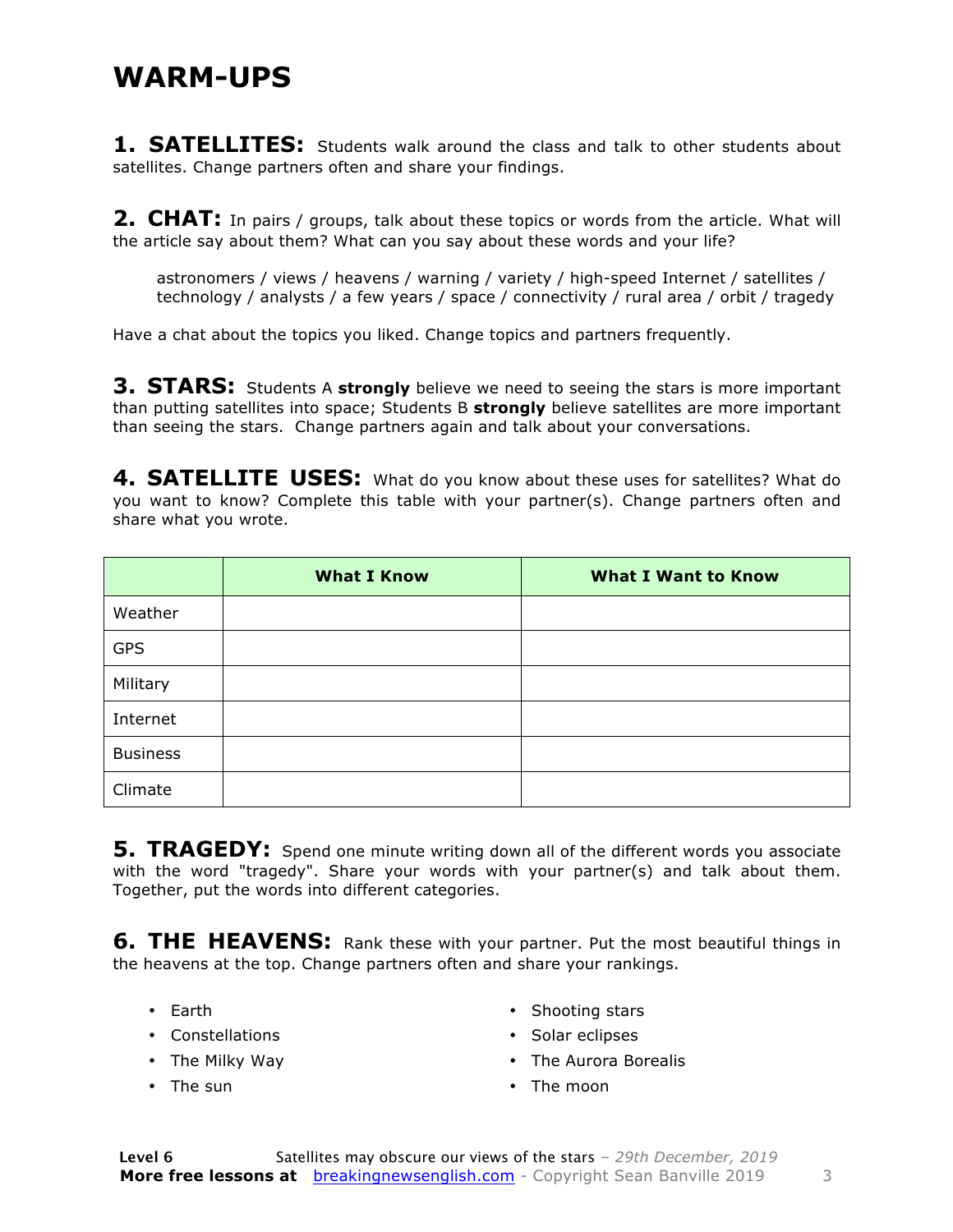### **VOCABULARY MATCHING**

#### **Paragraph 1**

| 1.  | astronomer    | a. | A group of stars forming a recognizable<br>pattern that is traditionally named after<br>what it looks like or a mythological figure.            |
|-----|---------------|----|-------------------------------------------------------------------------------------------------------------------------------------------------|
| 2.  | concerned     | b. | The sky and beyond.                                                                                                                             |
| 3.  | the heavens   | c. | Worried, troubled, or anxious.                                                                                                                  |
| 4.  | obscured      | d. | Prevent<br>process<br>or activity from<br>$\overline{a}$<br>continuing or being carried out properly.                                           |
| 5.  | constellation | e. | An expert, student or enthusiast in the<br>branch of science which deals with space<br>objects, space, and the physical universe as<br>a whole. |
| 6.  | littered      | f. | Made hard to make out or define; vague.                                                                                                         |
| 7.  | interfere     | g. | Made a place untidy with rubbish, garbage<br>or a large number of objects left lying<br>about.                                                  |
|     | Paragraph 2   |    |                                                                                                                                                 |
| 8.  | analyst       | h. | Send a missile, satellite, or spacecraft on its<br>course or into space.                                                                        |
| 9.  | launch        | i. | The curved path of an object or spacecraft<br>in space around a star, planet, or moon.                                                          |
| 10. | remote        | j. | causing great<br>suffering,<br>event<br>An<br>destruction, and distress, such as a serious<br>accident, crime, or natural catastrophe.          |
| 11. | rural         | k. | Situated far from the main centers of                                                                                                           |
|     |               |    | population; distant.                                                                                                                            |
| 12. | orbit         | Ι. | An act or strategy intended to resolve a<br>difficulty or improve a situation; a fresh<br>approach to something.                                |
| 13. | initiative    | m. | In, relating to, or characteristic of the<br>countryside rather than the town.                                                                  |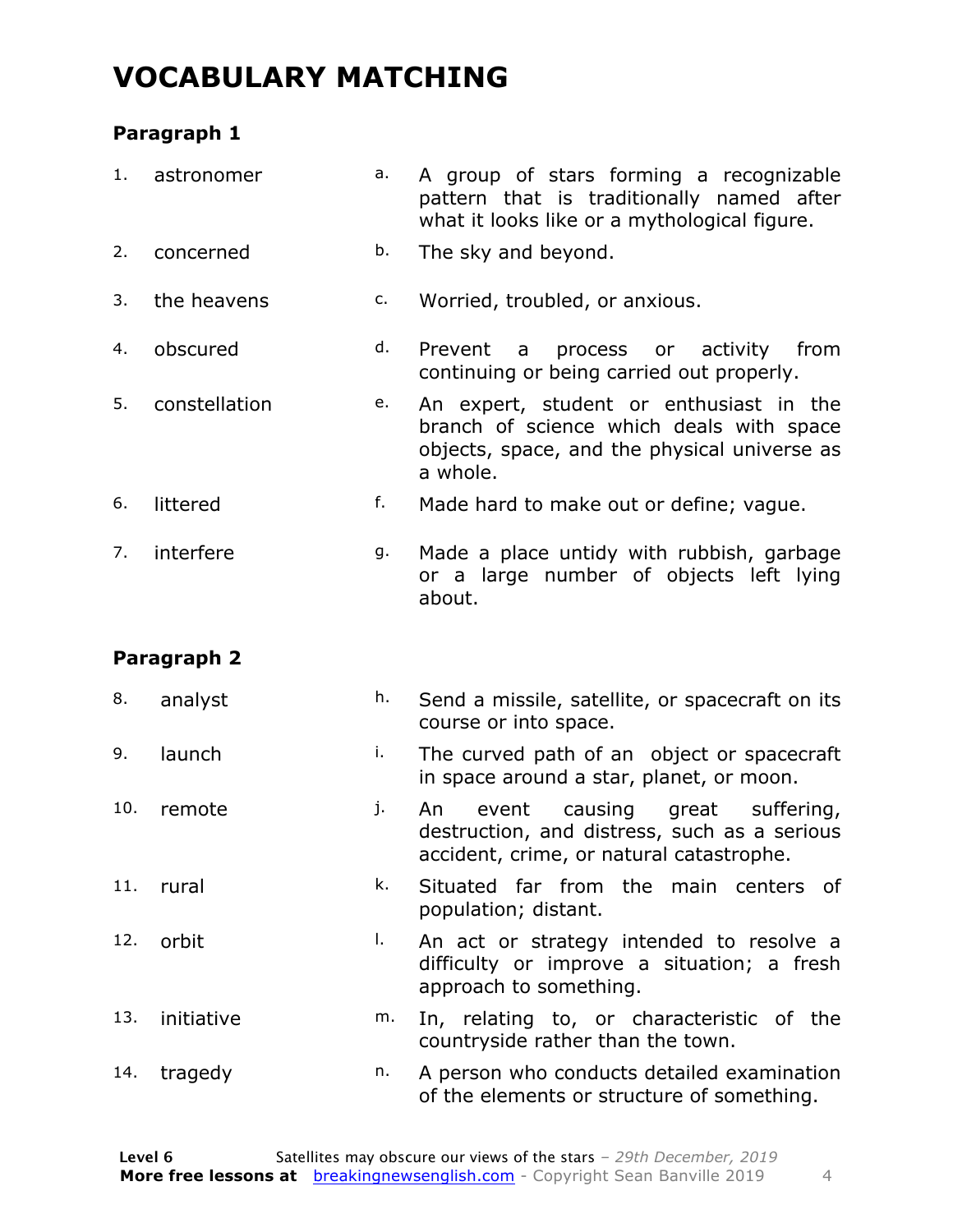### **BEFORE READING / LISTENING**

From https://breakingnewsenglish.com/1912/191229-satellites.html

#### **1. TRUE / FALSE:** Read the headline. Guess if a-h below are true (T) or false (F).

- a. The article said it is becoming more difficult to see heaven. **T / F**
- b. Companies will launch thousands of satellites into space in 2020. **T / F**
- c. Astronomers say satellites will compete with stars for our attention. **T / F**
- d. The article said satellites look like dazzling streaks of blue light. **T / F**
- e. Over 45,000 satellites could be launched in the next decade. **T / F**
- f. The first satellite was launched into space nearly 50 years ago. **T / F**
- g. Amazon is one of the companies launching satellites into space. **T / F**
- h. An astrophysicist said the number of satellites was a tragedy. **T / F**

#### **2. SYNONYM MATCH:**

Match the following synonyms. The words in **bold** are from the news article.

- **1. concerned**
- **2. whole**
- **3. launched**
- **4. littered**
- **5. streaks**
- **6. objects**
- **7. remotest**
- **8. zero**
- **9. rural**
- **10. tragedy**
- a. things
- b. countryside
- c. entire
- d. none
- e. disaster
- f. filled
- g. worried
- h. most isolated
- i. lines
- j. blasted off

#### **3. PHRASE MATCH:** (Sometimes more than one choice is possible.)

- 1. our views of
- 2. make high-speed Internet
- 3. the skies will be so
- 4. interfere
- 5. dazzling white streaks
- 6. there are plans to launch
- 7. to even the remotest
- 8. They will provide global connectivity
- 9. zero Internet
- 10. Dr Dave Clements called the
- a. more readily available
- b. coverage
- c. of light
- d. as many as 46,000
- e. littered
- f. areas of the world
- g. with radio astronomy
- h. initiative a "tragedy"
- i. across the globe
- j. the heavens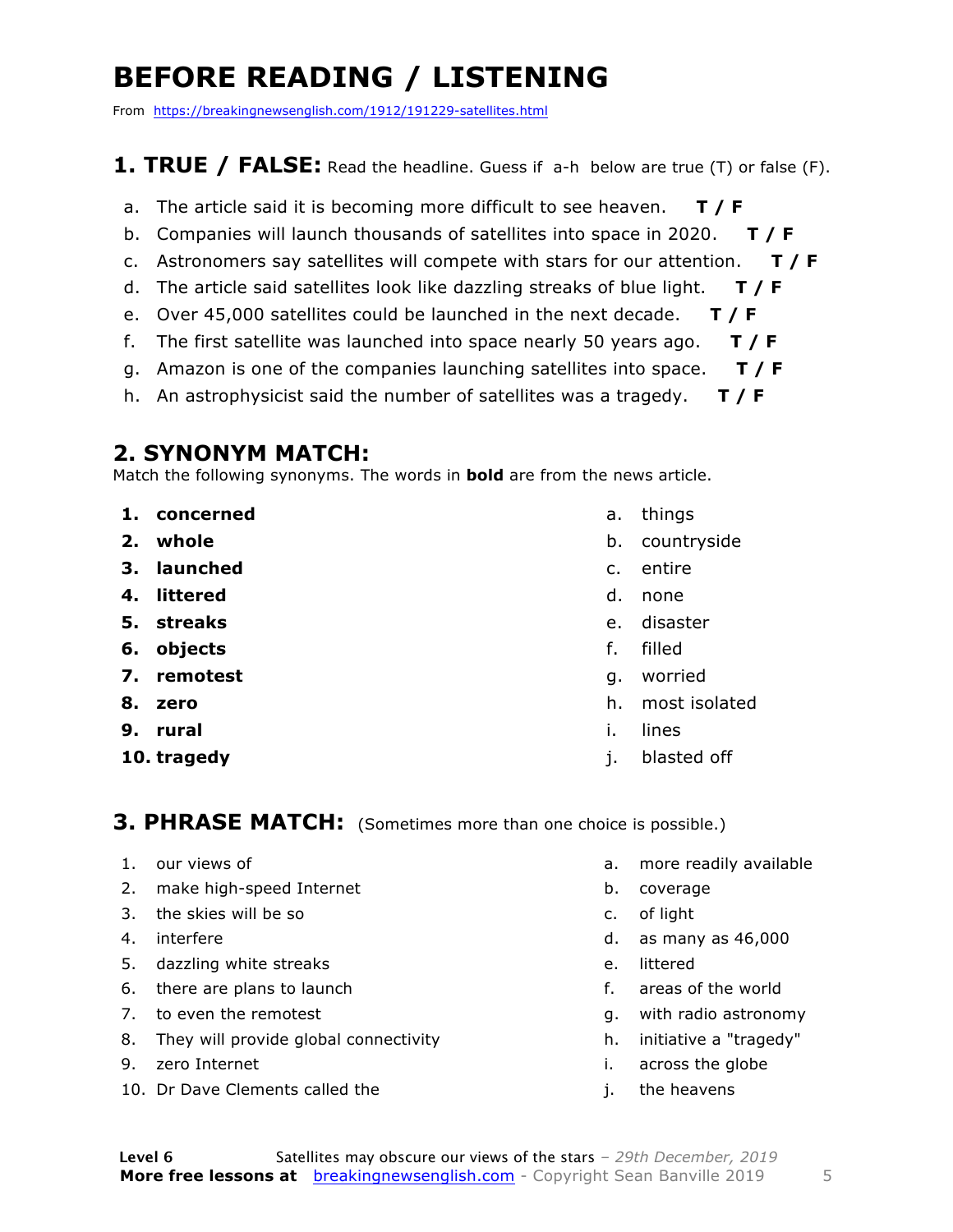### **GAP FILL**

From https://breakingnewsenglish.com/1912/191229-satellites.html

Astronomers are concerned that our views of the (1) \_\_\_\_\_\_\_\_\_\_\_\_ are becoming more and more obscured. Their warning comes ahead of a whole  $(2)$  \_\_\_\_\_\_\_\_\_\_\_\_\_\_ of satellite launches by a variety of companies. Thousands of satellites are being launched into (3) \_\_\_\_\_\_\_\_\_\_\_\_\_\_\_ throughout 2020 to make high-speed Internet more readily (4) across the world from space. The scientists say the skies will be so littered with (5) \_\_\_\_\_\_\_\_\_\_\_\_\_\_\_ of satellites they will compete for our attention with the stars. They say the satellites will (6) \_\_\_\_\_\_\_\_\_\_\_\_ up to form "mega-constellations" that could interfere with radio astronomy and the quality of images from (7) \_\_\_\_\_\_\_\_\_\_\_\_ telescopes. The astronomers said the satellites will appear as dazzling white (8) \_\_\_\_\_\_\_\_\_\_\_\_\_\_\_ of light that could be mistaken for stars. *series arrays streaks heavens available optical orbit link*

Technology (9) \_\_\_\_\_\_\_\_\_\_\_\_ say there are plans to launch as many as 46,000 satellites into space over the next few years. This is five times more than the number of  $(10)$  sent into space since the launch of Sputnik 1 in 1957, over six (11) \_\_\_\_\_\_\_\_\_\_\_\_ ago. Satellites from companies like SpaceX and Amazon will provide much faster Internet speeds to even the (12) \_\_\_\_\_\_\_\_\_\_\_\_ areas of the world. They will provide global (13) \_\_\_\_\_\_\_\_\_\_\_\_ across the globe. Even today, about 14 million people in the USA live in (14) \_\_\_\_\_\_\_\_\_\_\_\_\_\_ areas with zero Internet coverage. SpaceX will launch 120 satellites in January and has plans to send a  $(15)$  \_\_\_\_\_\_\_\_\_\_\_\_\_\_\_\_ 12,000 into orbit in the next decade. Astrophysicist Dr Dave Clements called the (16) \_\_\_\_\_\_\_\_\_\_\_\_ a "tragedy". *connectivity further objects initiative analysts rural remotest decades*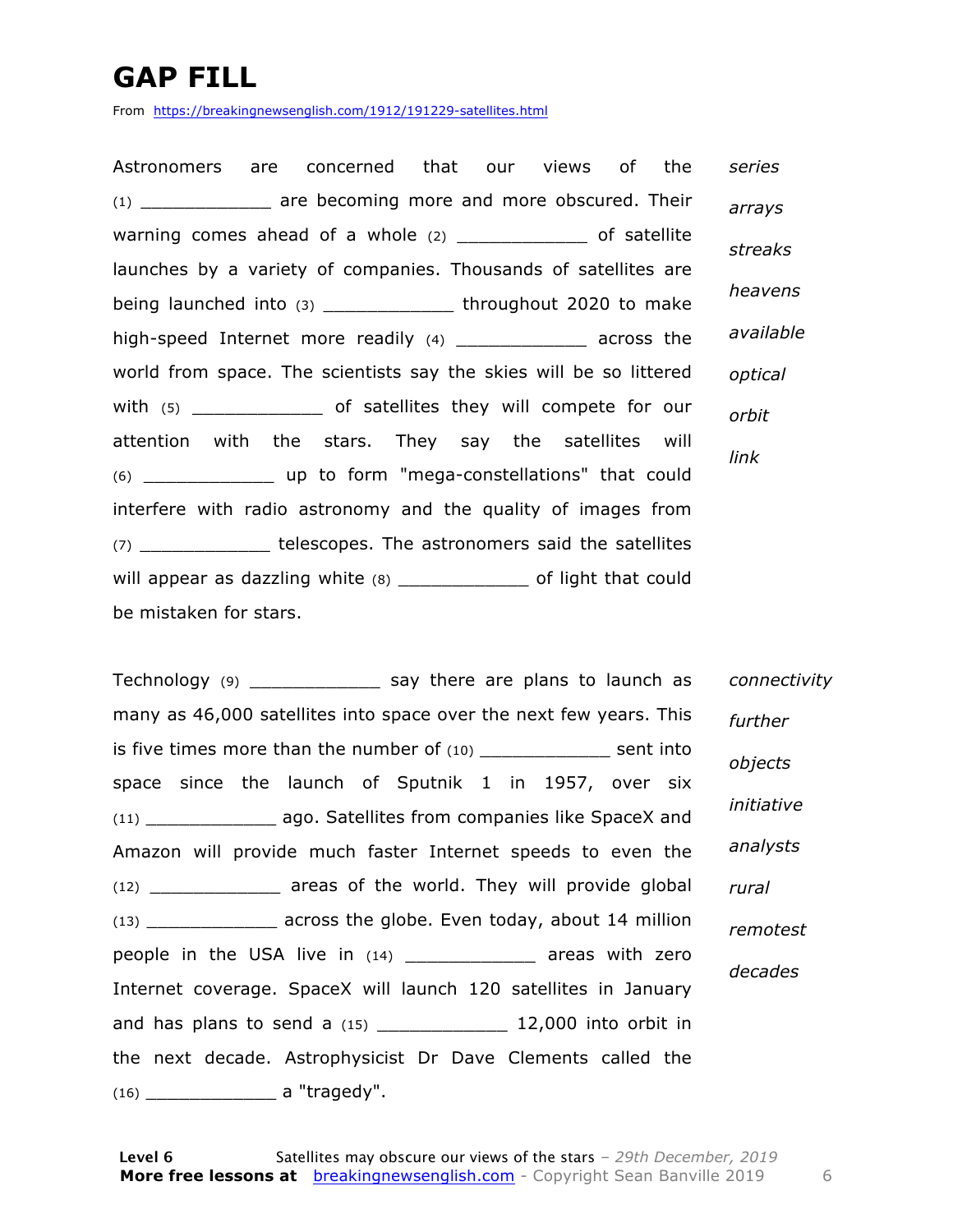#### **LISTENING – Guess the answers. Listen to check.**

From https://breakingnewsenglish.com/1912/191229-satellites.html

| 1) comes ahead of a whole series of satellite launches by ________ companies      |
|-----------------------------------------------------------------------------------|
| a. a various of<br>b. a varieties of                                              |
| c. a variation of                                                                 |
| d. a variety of                                                                   |
| 2) The scientists say the skies will be so littered ______ satellites             |
| a. with displays of                                                               |
| b. with arrears of                                                                |
| c. with aerials of                                                                |
| d. with arrays of                                                                 |
| 3) They say the satellites will link up to form "______"                          |
| a. major-constellations                                                           |
| b. meager-constellations                                                          |
| c. mega-constellations                                                            |
| d. magma-constellations                                                           |
| 4) interfere with radio astronomy and the quality of images from                  |
| a. optician telescopes<br>b. optic all telescopes                                 |
| c. optics all telescopes                                                          |
| d. optical telescopes                                                             |
| 5) The astronomers said the satellites will appear as ______ streaks              |
| a. dazzling white                                                                 |
| b. dabbling white                                                                 |
| c. darkling white                                                                 |
| d. dappling white                                                                 |
| 6) plans to launch as many as 46,000 satellites into space over the _____________ |
| a. next few years                                                                 |
| b. next through years                                                             |
| c. next flew years<br>d. next flu years                                           |
| 7) Amazon will provide much faster Internet speeds to even ______                 |
| a. the remote is areas                                                            |
| b. the remotest auroras                                                           |
| c. the remotest areas                                                             |
| d. the limitless auras                                                            |
| 8) Even today, about 14 million people in the USA live _______                    |
| a. in rural areas                                                                 |
| b. in alluvial auroras                                                            |
| c. in roar all auras                                                              |
| d. inner real aerials                                                             |
| 9) launch 120 satellites in January and has plans to send a further ____________  |
| a. 12,000 onto orbit<br>b. 12,000 into orbit                                      |
| c. 12,000 unto orbit                                                              |
| d. 12,000 in two orbit                                                            |
| 10) Astrophysicist Dr Dave Clements called the ______                             |
| a. in shaft a "tragedy"                                                           |
| b. initial I've a "tragedy"                                                       |
| c. initiate a "tragedy"                                                           |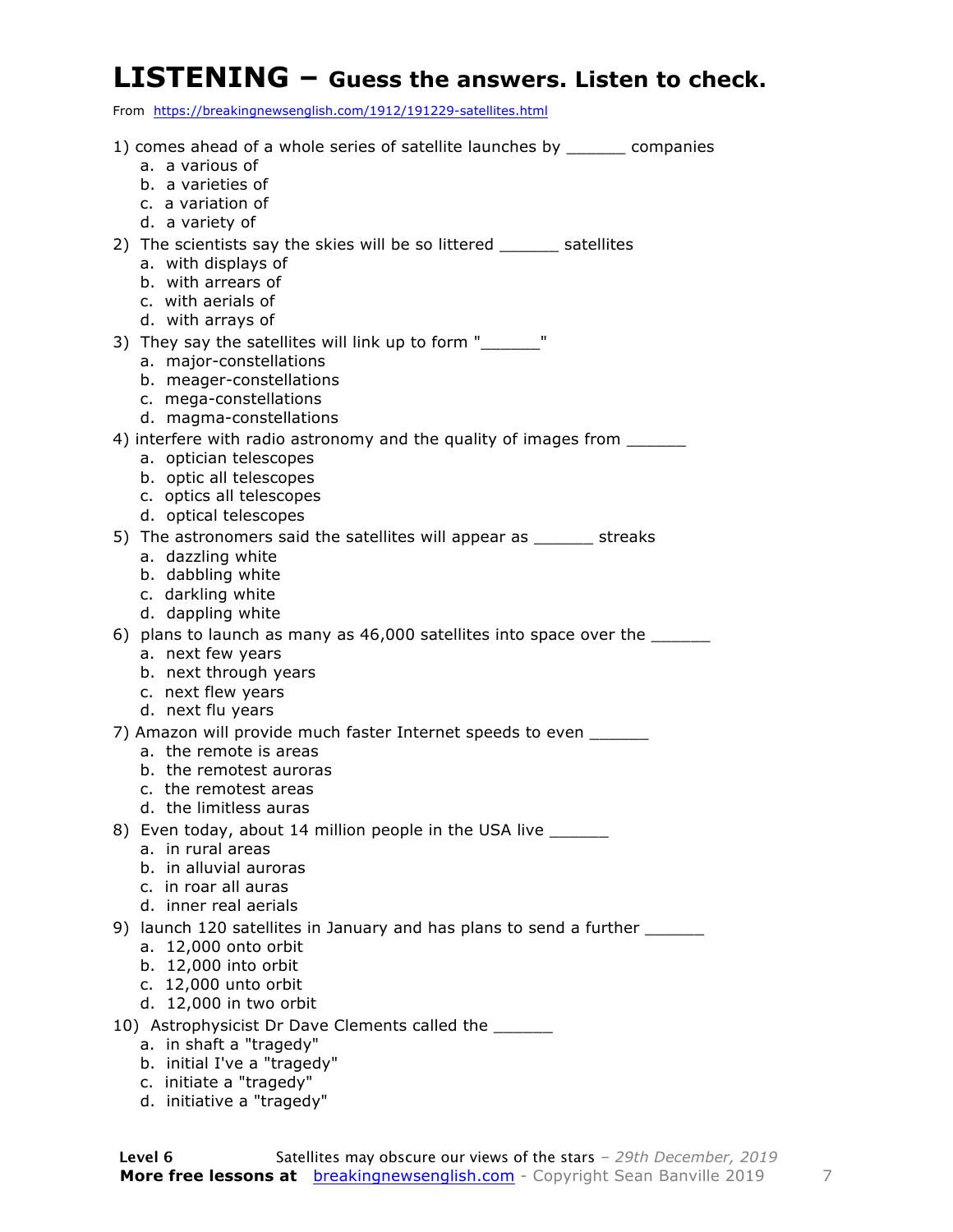#### **LISTENING – Listen and fill in the gaps**

From https://breakingnewsenglish.com/1912/191229-satellites.html

Astronomers are concerned that our views (1) \_\_\_\_\_\_\_\_\_\_\_\_\_\_\_\_\_\_\_\_\_\_ are becoming more and more obscured. Their warning comes ahead of a whole series of satellite launches (2) \_\_\_\_\_\_\_\_\_\_\_\_\_\_\_\_\_\_\_\_\_\_\_\_\_ of companies. Thousands of satellites are being launched (3) \_\_\_\_\_\_\_\_\_\_\_\_\_\_\_\_\_\_\_ 2020 to make high-speed Internet more readily available across the world from space. The scientists say the skies will be so  $(4)$  \_\_\_\_\_\_\_\_\_\_\_\_\_\_\_\_\_\_\_\_\_\_\_\_\_ of satellites they will compete for our attention with the stars. They say the satellites will link up to form "mega-constellations" that could interfere with radio astronomy and the quality of images (5) \_\_\_\_\_\_\_\_\_\_\_\_\_\_\_\_\_\_\_\_\_\_. The astronomers said the satellites will (6) \_\_\_\_\_\_\_\_\_\_\_\_\_\_\_\_\_\_\_\_\_\_\_\_\_\_ white streaks of light that could be mistaken for stars.

Technology  $(7)$  \_\_\_\_\_\_\_\_\_\_\_\_\_\_\_\_\_\_\_\_\_\_\_\_ are plans to launch as many as 46,000 satellites into space over the next few years. This is five times more than the number of objects sent into space  $(8)$  and  $(8)$ Sputnik 1 in 1957, over six decades ago. Satellites from companies like SpaceX and Amazon will provide much faster Internet speeds to even the (9) \_\_\_\_\_\_\_\_\_\_\_\_\_\_\_\_\_\_\_ the world. They will provide global connectivity across the globe. Even today, about 14 million people in the USA live in (10) \_\_\_\_\_\_\_\_\_\_\_\_\_\_\_\_\_\_\_ zero Internet coverage. SpaceX will launch 120 satellites in January and has plans to send a further 12,000 (11) \_\_\_\_\_\_\_\_\_\_\_\_\_\_\_\_\_\_\_ the next decade. Astrophysicist Dr Dave Clements called the  $(12)$  \_\_\_\_\_\_\_\_\_\_\_\_\_\_\_\_\_\_\_\_\_\_\_.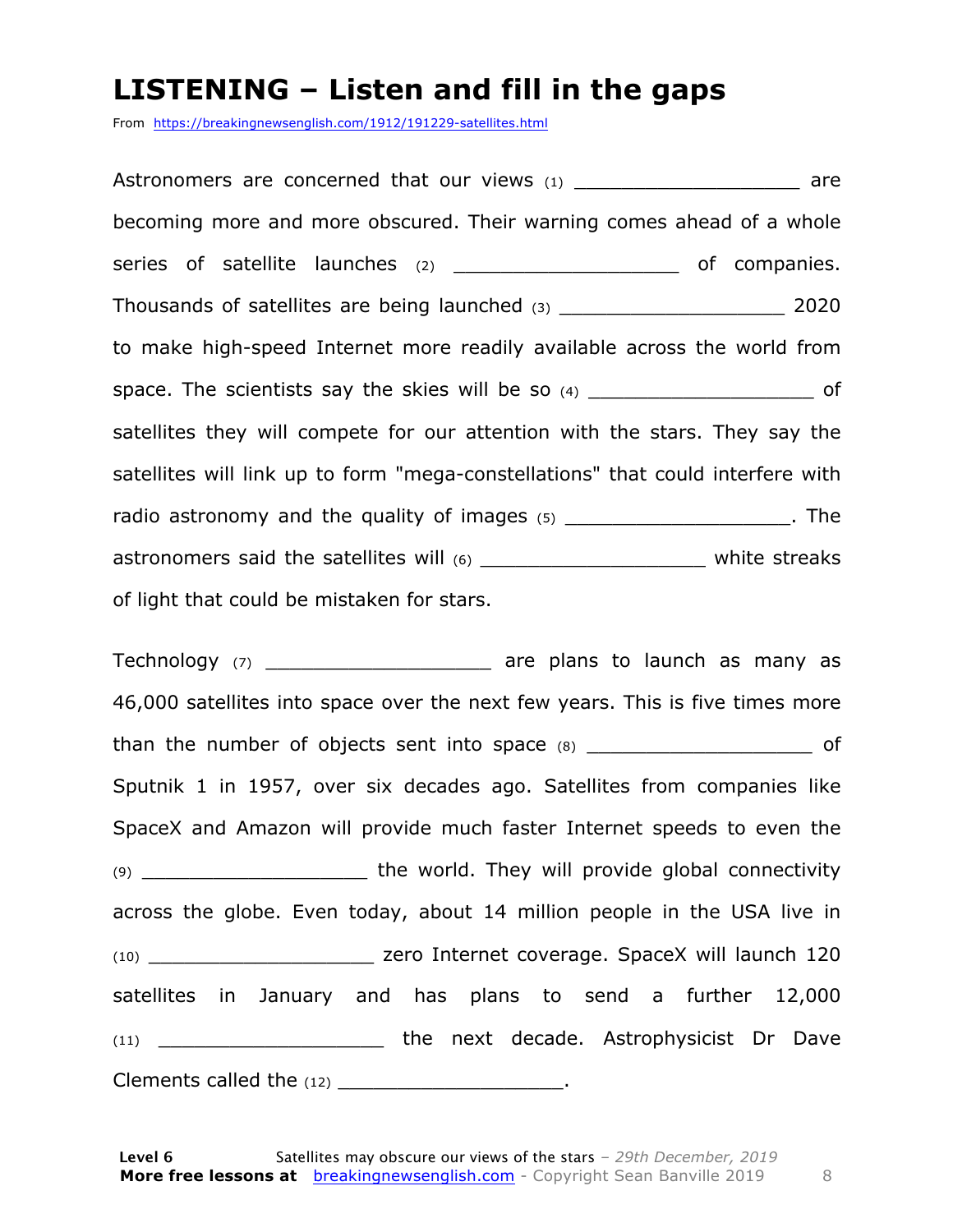### **COMPREHENSION QUESTIONS**

From https://breakingnewsenglish.com/1912/191229-satellites.html

- 1. Who is worried about our view of the heavens becoming more obscured?
- 2. How many companies will be launching satellites into space in 2020?
- 3. What will the satellites link up to form?
- 4. What could the satellites interfere with?
- 5. What will the satellites appear as in the sky?
- 6. How many satellites could be put into space in the next decade?
- 7. In what year was the satellite Sputnik 1 launched into space?
- 8. How many people in the USA lack Internet coverage today?
- 9. What company will launch 120 satellites in January?
- 10. What did an astrophysicist call the launch of so many satellites?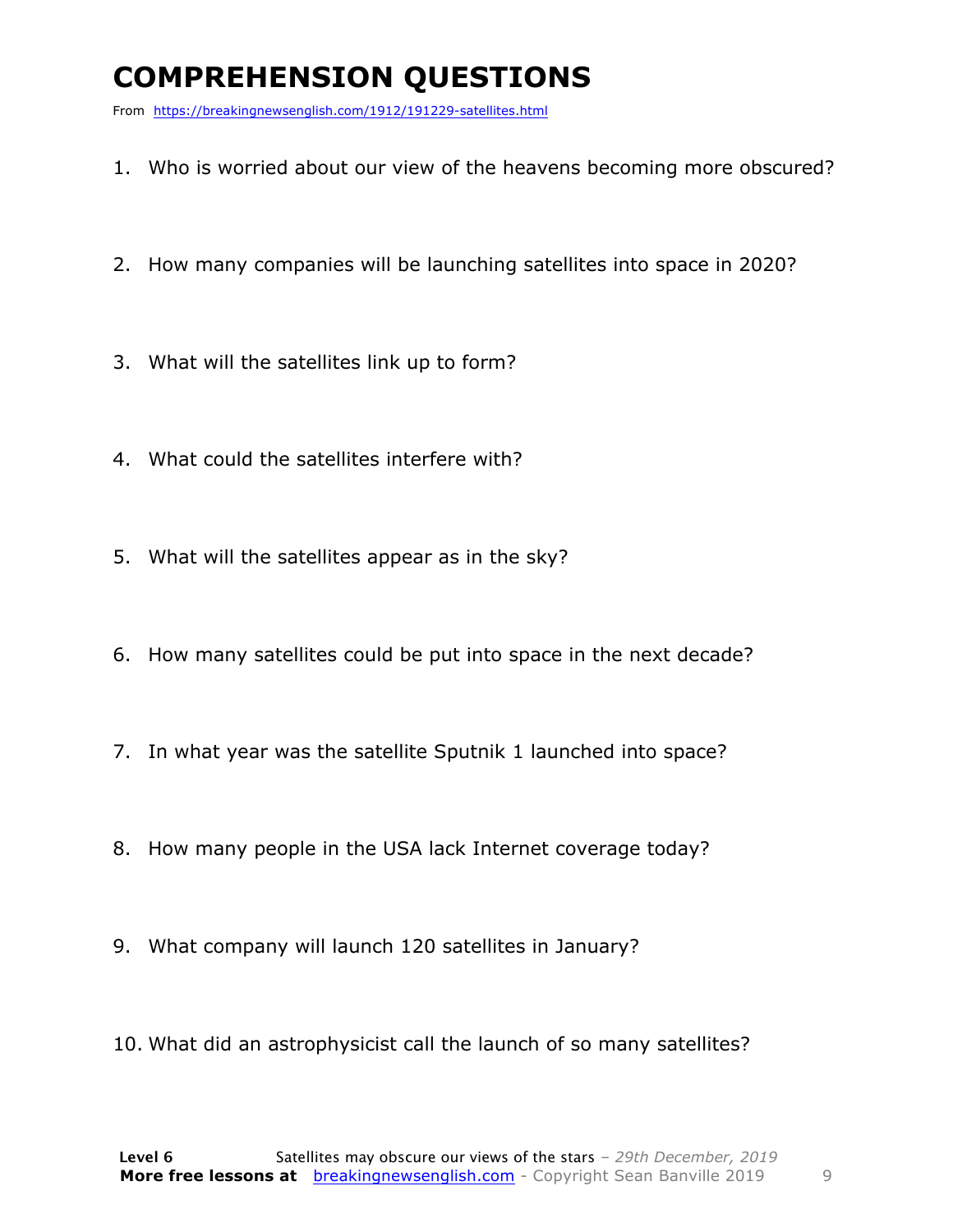## **MULTIPLE CHOICE - QUIZ**

From https://breakingnewsenglish.com/1912/191229-satellites.html

- 1) Who is worried about our view of
- the heavens becoming more obscured?
- a) astrophysicists
- b) astronomers
- c) astronauts
- d) astrologists

2) How many companies will be launching satellites into space in 2020?

- a) millions
- b) dozens
- c) several
- d) a variety

3) What will the satellites link up to form?

- a) a mega-constellation
- b) a super-constellation
- c) a mega-consortium
- d) a stellar consortium

4) What could the satellites interfere with?

- a) the International Space Station
- b) solar power
- c) radio astronomy
- d) our weather

5) What will the satellites appear as in the sky?

- a) darting blue flashes of light
- b) dazzling white streaks of light
- c) mysterious yellow stars
- d) bright orange shooting stars

6) How many satellites could be put into space in the next decade?

- a) up to 46,000
- b) hundreds of thousands
- c) thousands
- d) 48,722

7) In what year was the satellite

Sputnik 1 launched into space?

- a) 1975
- b) 1955
- c) 1957
- d) 1977

8) How many people in the USA lack Internet coverage today?

- a) about 14 million
- b) exactly 14 million
- c) just more than 14 million
- d) slightly fewer than 14 million

9) What company will launch 120 satellites in January?

- a) SpaceX
- b) Virgin Galactic
- c) Boeing
- d) Amazon

10) What did an astrophysicist call

the launch of so many satellites?

- a) innovative
- b) a disaster waiting to happen
- c) mind-boggling
- d) a tragedy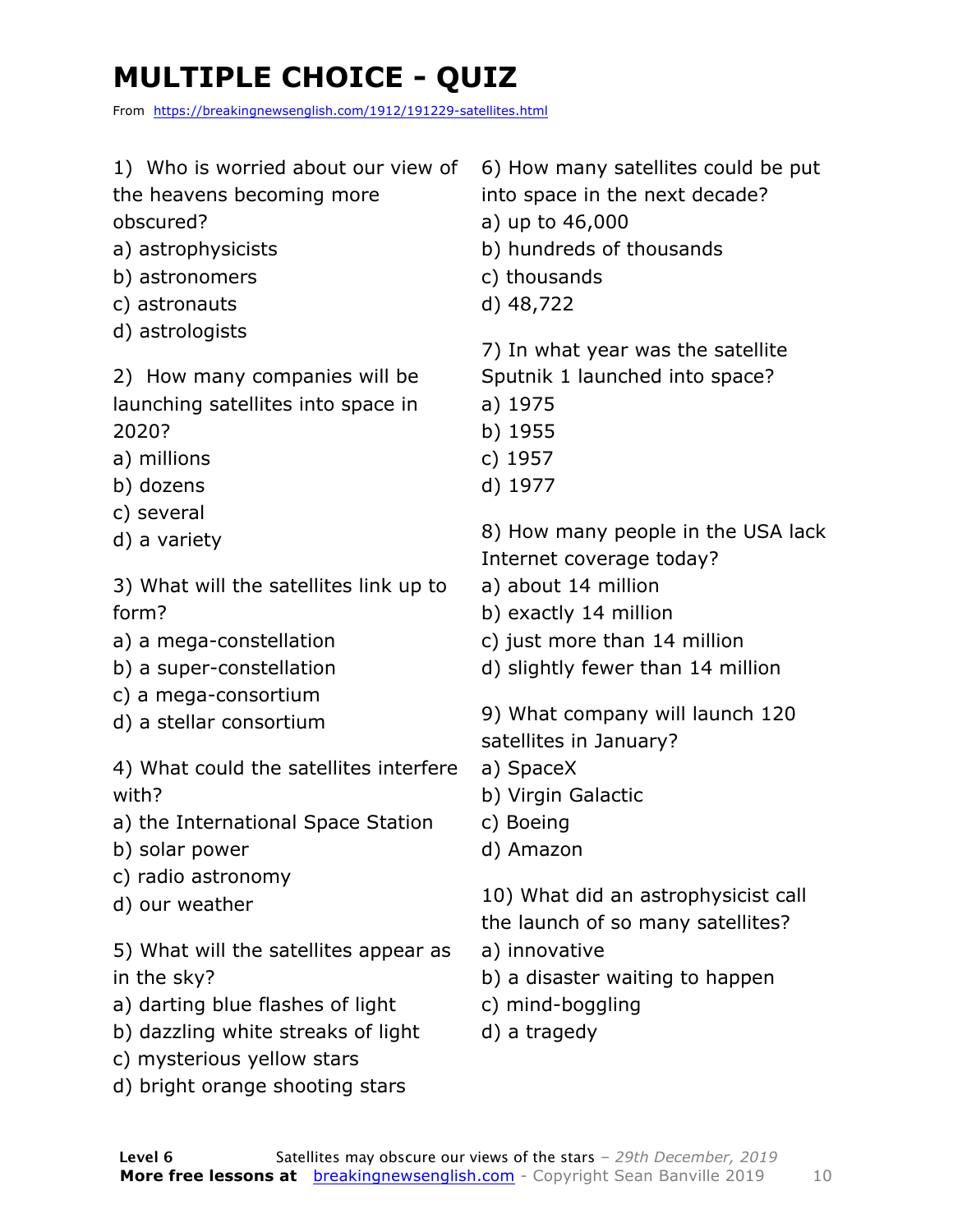### **ROLE PLAY**

From https://breakingnewsenglish.com/1912/191229-satellites.html

#### **Role A – Earth**

You think Earth is the most beautiful thing in the heavens. Tell the others three reasons why. Tell them what is wrong with their things. Also, tell the others which is the least beautiful of these (and why): constellations, the moon or shooting stars.

#### **Role B –Constellations**

You think constellations are the most beautiful things in the heavens. Tell the others three reasons why. Tell them what is wrong with their things. Also, tell the others which is the least beautiful of these (and why): Earth, the moon or shooting stars.

#### **Role C – The Moon**

You think the moon is the most beautiful thing in the heavens. Tell the others three reasons why. Tell them what is wrong with their things. Also, tell the others which is the least beautiful of these (and why): constellations, Earth or shooting stars.

#### **Role D – Shooting Stars**

You think shooting stars are the most beautiful things in the heavens. Tell the others three reasons why. Tell them what is wrong with their things. Also, tell the others which is the least beautiful of these (and why): constellations, the moon or Earth.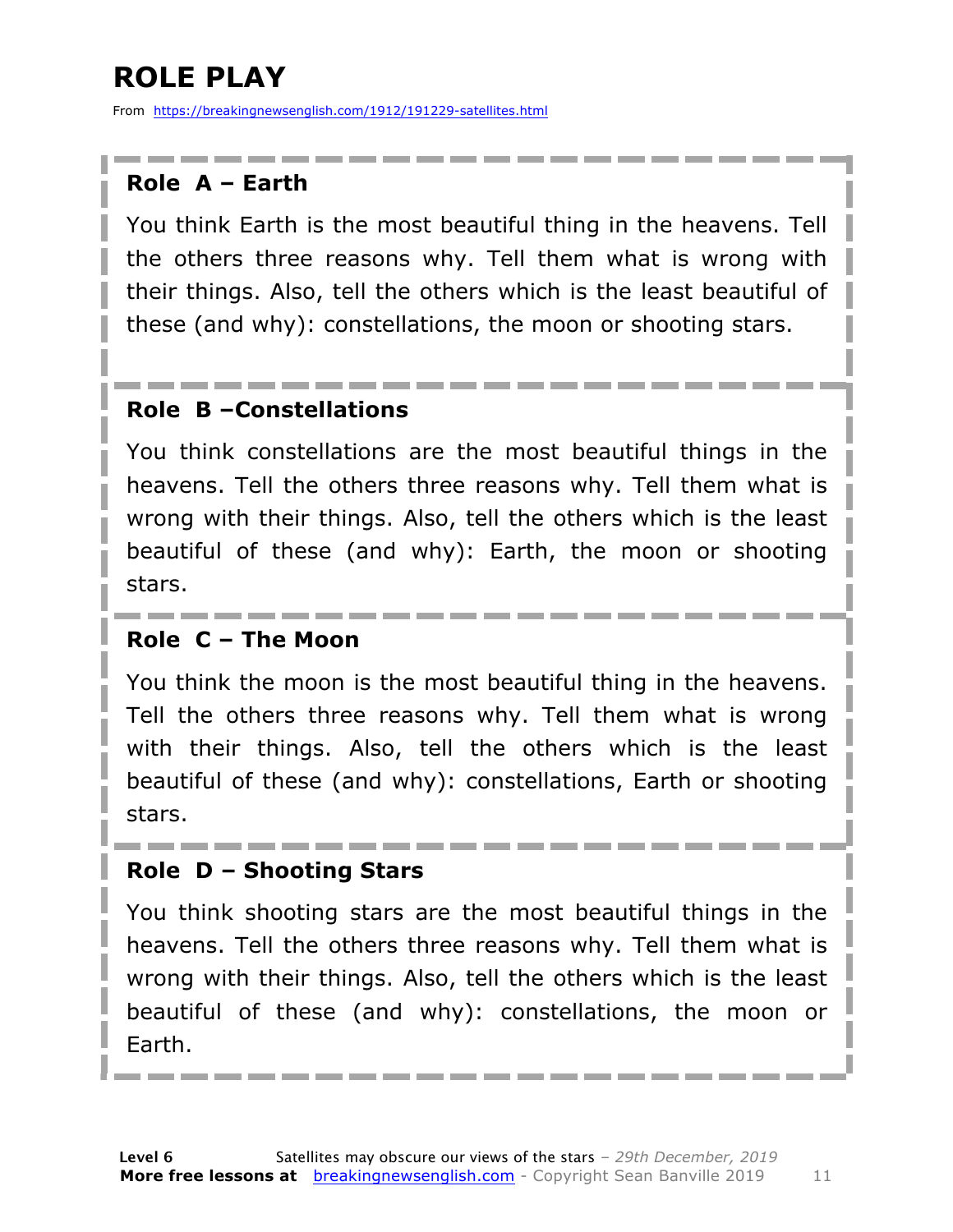## **AFTER READING / LISTENING**

From https://breakingnewsenglish.com/1912/191229-satellites.html

1. WORD SEARCH: Look in your dictionary / computer to find collocates, other meanings, information, synonyms … for the words 'space' and 'satellite'.

| space | satellite |
|-------|-----------|
|       |           |
|       |           |
|       |           |

- Share your findings with your partners.
- Make questions using the words you found.
- Ask your partner / group your questions.

2. **ARTICLE QUESTIONS:** Look back at the article and write down some questions you would like to ask the class about the text.

- Share your questions with other classmates / groups.
- Ask your partner / group your questions.

**3. GAP FILL:** In pairs / groups, compare your answers to this exercise. Check your answers. Talk about the words from the activity. Were they new, interesting, worth learning…?

**4. VOCABULARY:** Circle any words you do not understand. In groups, pool unknown words and use dictionaries to find their meanings.

**5. TEST EACH OTHER:** Look at the words below. With your partner, try to recall how they were used in the text:

| • view       | $\cdot$ few |
|--------------|-------------|
| • variety    | • five      |
| $\cdot$ 2020 | • faster    |
| • littered   | $\cdot$ 14  |
| • quality    | $\cdot$ 120 |
| • mistaken   | • tragedy   |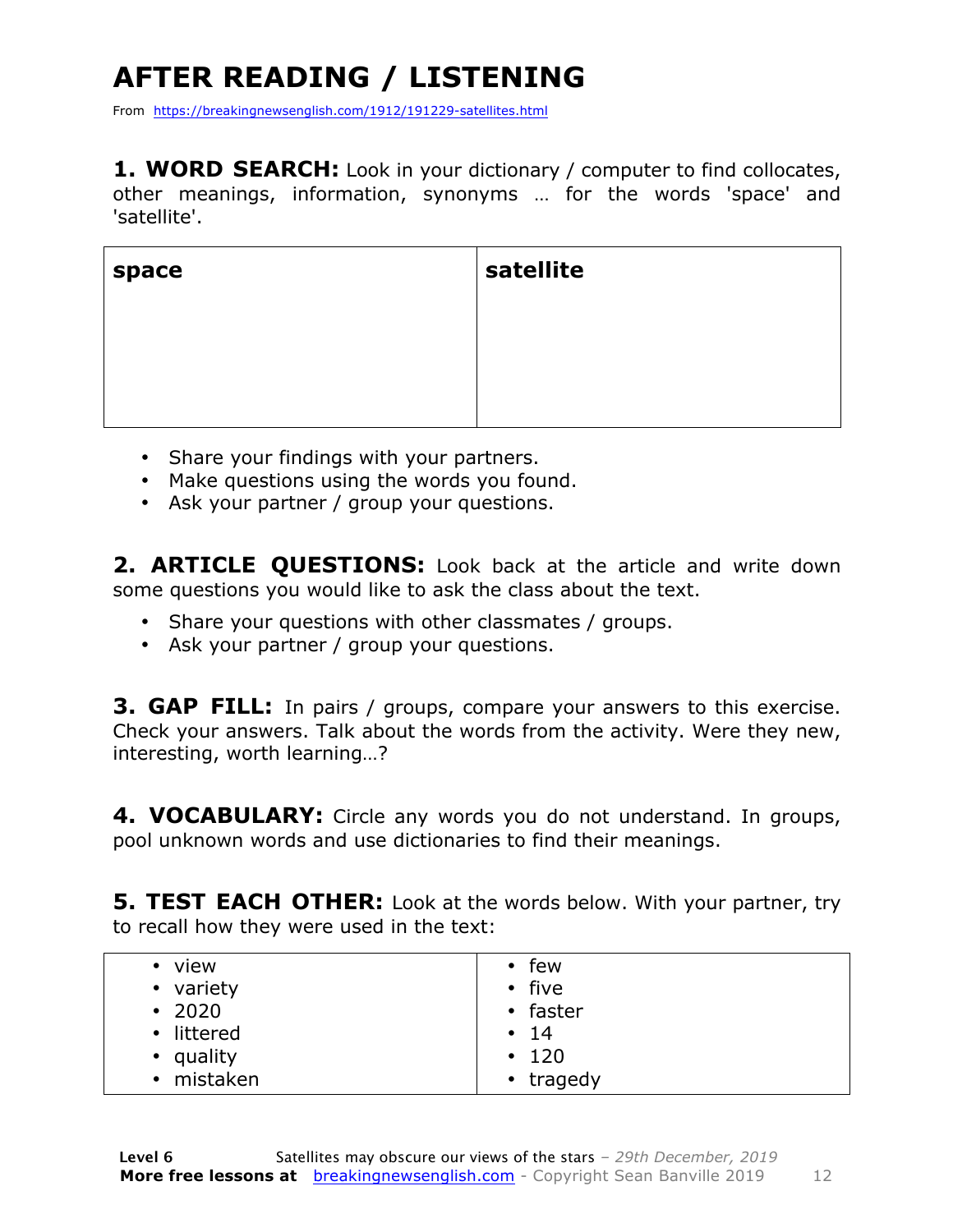### **SATELLITES SURVEY**

From https://breakingnewsenglish.com/1912/191229-satellites.html

Write five GOOD questions about satellites in the table. Do this in pairs. Each student must write the questions on his / her own paper.

When you have finished, interview other students. Write down their answers.

|      | STUDENT 1 | STUDENT 2 | STUDENT 3 |
|------|-----------|-----------|-----------|
| Q.1. |           |           |           |
| Q.2. |           |           |           |
| Q.3. |           |           |           |
| Q.4. |           |           |           |
| Q.5. |           |           |           |

- Now return to your original partner and share and talk about what you found out. Change partners often.
- Make mini-presentations to other groups on your findings.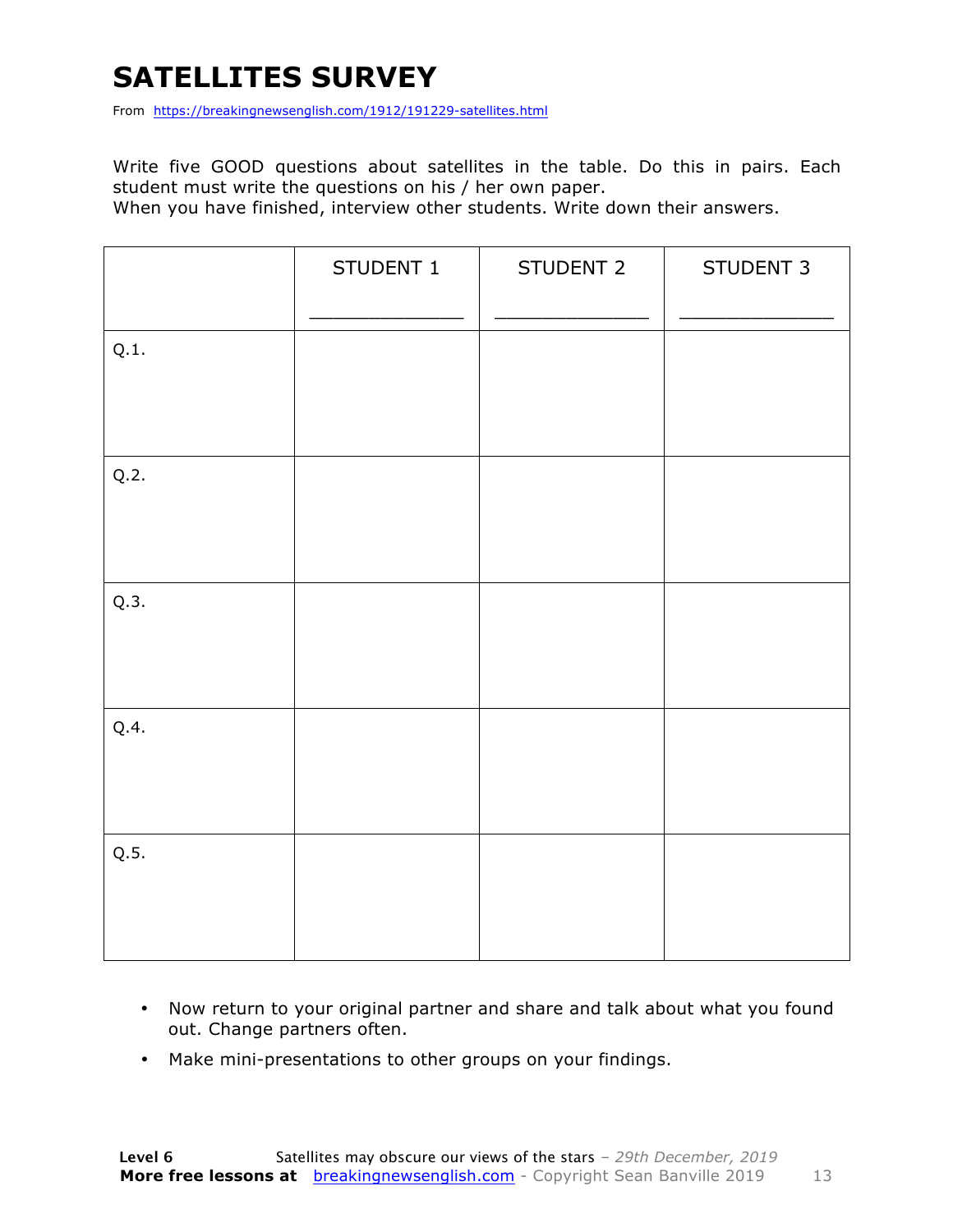### **SATELLITES DISCUSSION**

STUDENT A's QUESTIONS (Do not show these to student B)

- 1. What did you think when you read the headline?
- 2. What images are in your mind when you hear the word 'space'?
- 3. What do you know about astronomy?
- 4. How much do you like watching the stars?
- 5. How important are satellites?
- 6. Should governments limit the number of satellites in space?
- 7. What do you think of 46,000 satellites going into space?
- 8. How sad would you be if satellites spoiled our views of the stars?
- 9. What can go wrong with thousands of satellites being in space?
- 10. How important is it to keep space clear of objects?

*Satellites may obscure our views of the stars – 29th December, 2019* Thousands more free lessons at breakingnewsenglish.com

-----------------------------------------------------------------------------

#### **SATELLITES DISCUSSION**

STUDENT B's QUESTIONS (Do not show these to student A)

- 11. Did you like reading this article? Why/not?
- 12. What do you think of when you hear the word 'satellite'?
- 13. What do you think about what you read?
- 14. What do you think of astronomy?
- 15. Why are people interested in astronomy?
- 16. What do you know about Sputnik 1?
- 17. How satisfied are you with your Internet connectivity?
- 18. How will the world change if everyone had the Internet?
- 19. How much of a "tragedy" is space being full of satellites?
- 20. What questions would you like to ask the astronomers?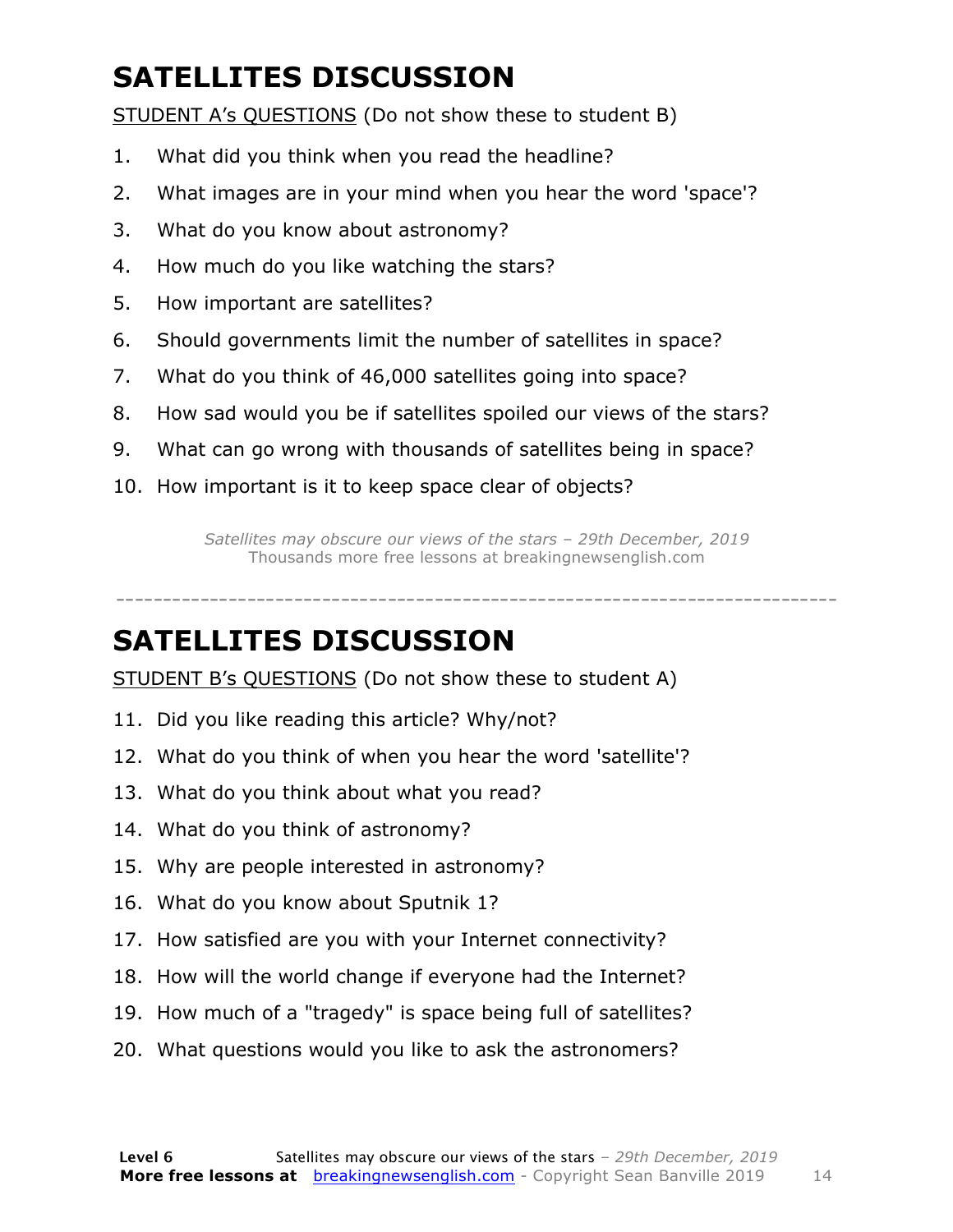### **DISCUSSION (Write your own questions)**

STUDENT A's QUESTIONS (Do not show these to student B)

| 1. | <u> 1989 - Johann Harry Harry Harry Harry Harry Harry Harry Harry Harry Harry Harry Harry Harry Harry Harry Harry</u> |  |
|----|-----------------------------------------------------------------------------------------------------------------------|--|
|    |                                                                                                                       |  |
| 2. |                                                                                                                       |  |
| 3. |                                                                                                                       |  |
|    |                                                                                                                       |  |
| 4. | <u> 1980 - Johann John Stone, mars eta biztanleria (h. 1980).</u>                                                     |  |
| 5. |                                                                                                                       |  |
|    |                                                                                                                       |  |
| 6. |                                                                                                                       |  |
|    | $\sigma$ $\cdots$ $\sigma$ $\cdots$ $\cdots$ $\cdots$ $\sigma$                                                        |  |

Copyright © breakingnewsenglish.com 2019

### **DISCUSSION (Write your own questions)**

STUDENT B's QUESTIONS (Do not show these to student A)

| 1. |                                                                                                                                                                                                                                      |  |  |
|----|--------------------------------------------------------------------------------------------------------------------------------------------------------------------------------------------------------------------------------------|--|--|
| 2. |                                                                                                                                                                                                                                      |  |  |
|    |                                                                                                                                                                                                                                      |  |  |
|    |                                                                                                                                                                                                                                      |  |  |
| 4. | <u> 1980 - Jan Stein Stein, fransk politik amerikansk politik (</u>                                                                                                                                                                  |  |  |
| 5. | <u> 1989 - Jan Stein Stein, syn y brûn yn it sjin stiet fan it ferstjer fan it ferstjer fan it ferstjer fan it f</u>                                                                                                                 |  |  |
| 6. | <u> 1980 - Johann Stoff, deutscher Stoffen und der Stoffen und der Stoffen und der Stoffen und der Stoffen und der Stoffen und der Stoffen und der Stoffen und der Stoffen und der Stoffen und der Stoffen und der Stoffen und d</u> |  |  |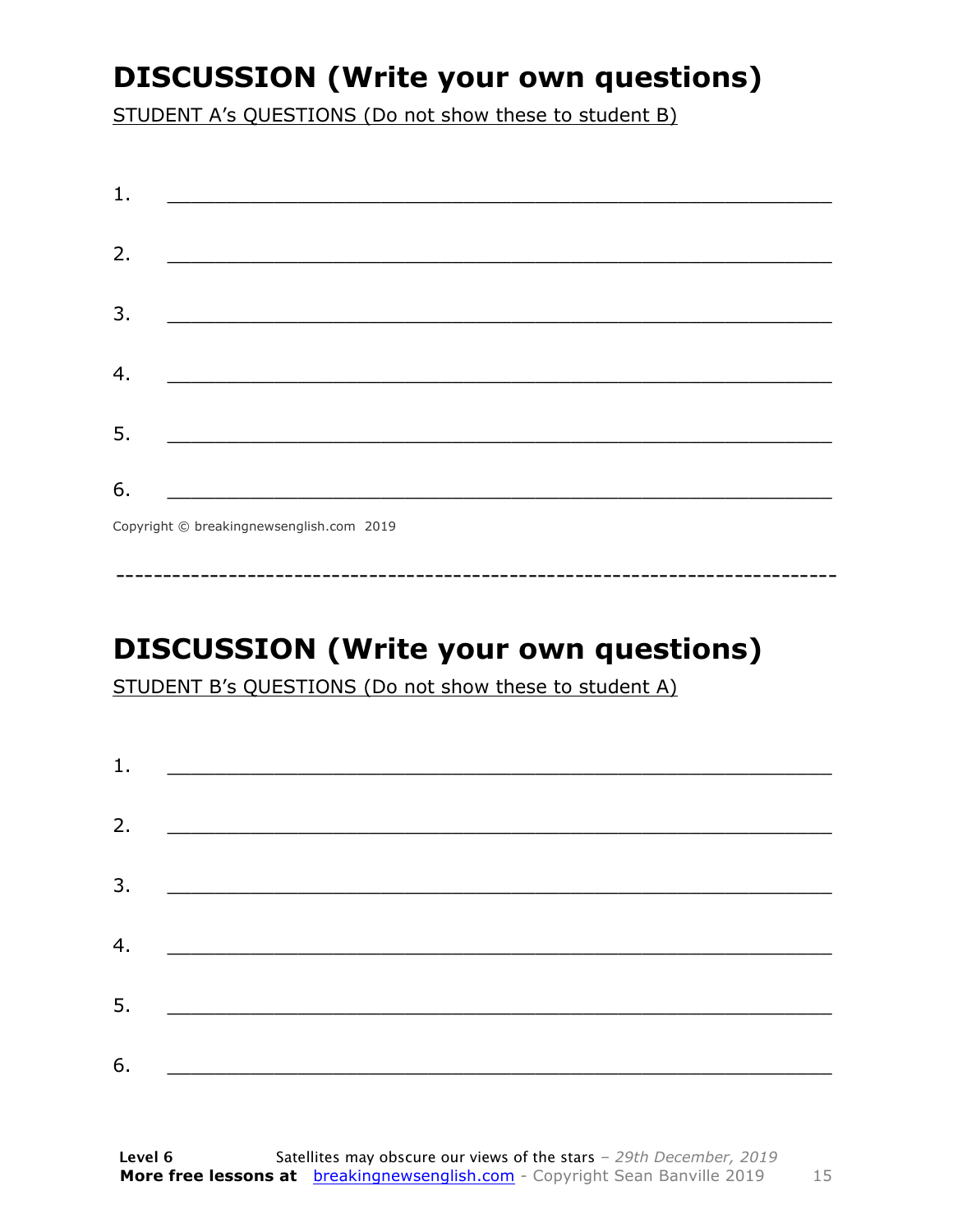### **LANGUAGE - CLOZE**

From https://breakingnewsenglish.com/1912/191229-satellites.html

Astronomers are concerned that our views of the  $(1)$  are becoming more and more obscured. Their warning comes ahead of a (2) \_\_\_\_ series of satellite launches by a variety of companies. Thousands of satellites are being launched into orbit throughout 2020 to make high-speed Internet more (3) \_\_\_\_ available across the world from space. The scientists say the skies will be so littered with arrays of satellites they will compete  $(4)$  \_\_\_\_ our attention with the stars. They say the satellites will link up to form "mega-constellations" that could (5) \_\_\_\_ with radio astronomy and the quality of images from optical telescopes. The astronomers said the satellites will appear as  $(6)$  \_\_\_\_ white streaks of light that could be mistaken for stars.

Technology  $(7)$  say there are plans to launch as many as 46,000 satellites into space over the next few years. This is five times more than the number of objects sent into space since the launch of Sputnik 1 in 1957, over six decades ago. Satellites from companies like SpaceX and Amazon will provide much faster Internet speeds to even the (8) \_\_\_\_\_ areas of the world. They will provide global  $(9)$  across the globe. Even today, about 14 million people in the USA live in rural areas with (10) \_\_\_\_\_ Internet coverage. SpaceX will launch 120 satellites in January and has plans to send a further  $12,000$  into  $(11)$  \_\_\_\_\_ in the next decade. Astrophysicist Dr Dave Clements called the (12) \_\_\_\_ a "tragedy".

#### **Put the correct words from the table below in the above article.**

| 1.  | (a) | heaven       | (b) | heavens    | (c) | heavenly   | (d) | heaven sent  |
|-----|-----|--------------|-----|------------|-----|------------|-----|--------------|
| 2.  | (a) | holy         | (b) | whole      | (c) | hole       | (d) | wholly       |
| 3.  | (a) | readied      | (b) | ready      | (c) | readies    | (d) | readily      |
| 4.  | (a) | on           | (b) | for        | (c) | for        | (d) | of           |
| 5.  | (a) | atmosphere   | (b) | interfere  | (c) | sphere     | (d) | stratosphere |
| 6.  | (a) | dabbling     | (b) | dappling   | (c) | dazzling   | (d) | darkling     |
| 7.  | (a) | analysis     | (b) | analyses   | (c) | analysts   | (d) | analytics    |
| 8.  | (a) | lest         | (b) | incest     | (c) | remotest   | (d) | retest       |
| 9.  | (a) | embossing    | (b) | encrusting | (c) | deal       | (d) | coverage     |
| 10. | (a) | diddly-squat | (b) | zilch      | (c) | nought     | (d) | zero         |
| 11. | (a) | orbit        | (b) | circular   | (c) | spherical  | (d) | roundness    |
| 12. | (a) | initials     | (b) | initiation | (c) | initiative | (d) | initially    |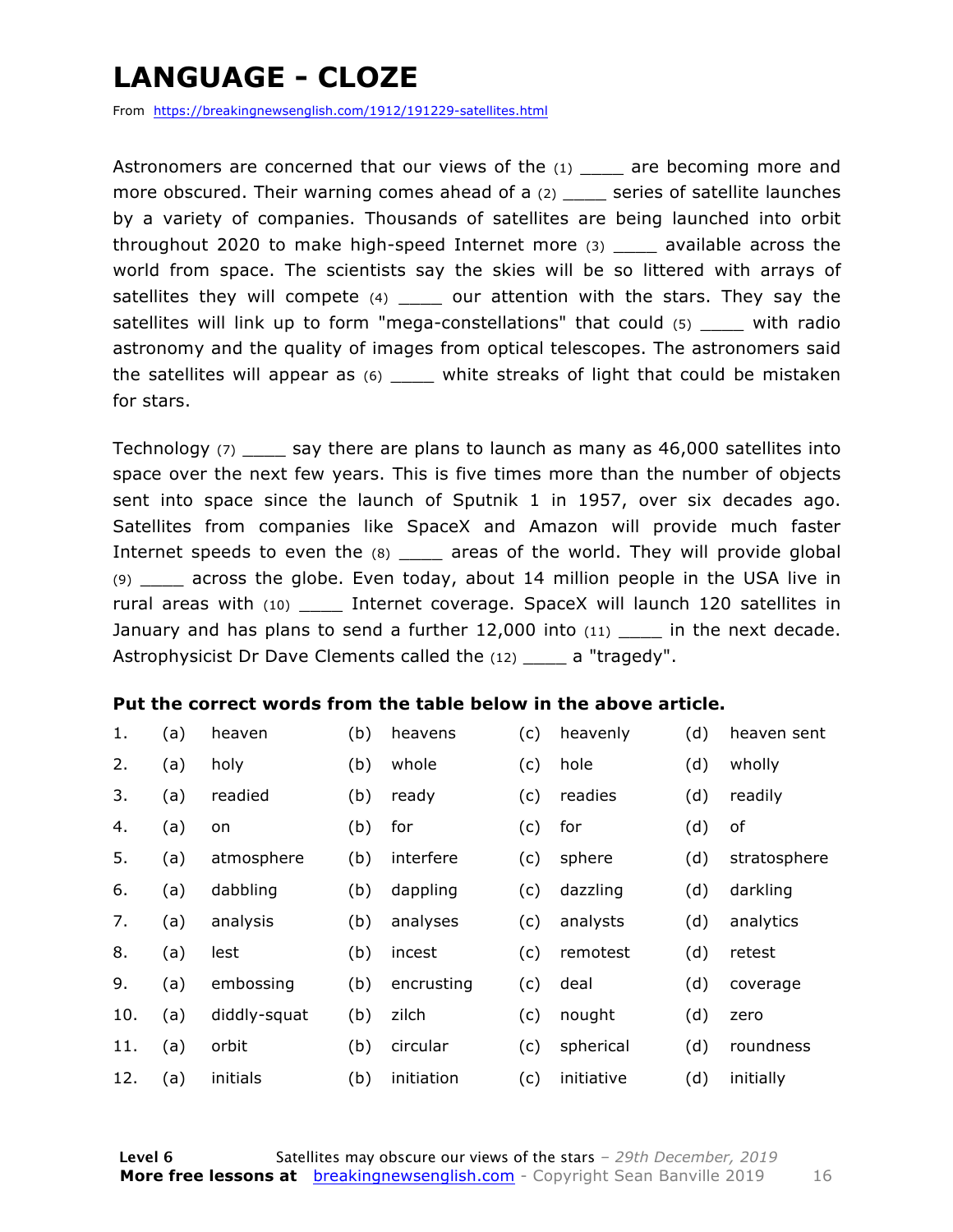### **SPELLING**

From https://breakingnewsenglish.com/1912/191229-satellites.html

#### **Paragraph 1**

- 1. a yarievt of companies
- 2. more erlidya available
- 3. littered with ysraar of satellites
- 4. eenretfir with radio astronomy
- 5. images from cotplai telescopes
- 6. lindzazg white streaks of light

#### **Paragraph 2**

- 7. Technology nlatysas say there are plans
- 8. the number of tbsjoec sent into space
- 9. They will provide global tynccvieotni
- 10. rural areas with zero Internet raeecvgo
- 11. send a further 12,000 into trboi
- 12. Clements called the enitaitiiv a "tragedy"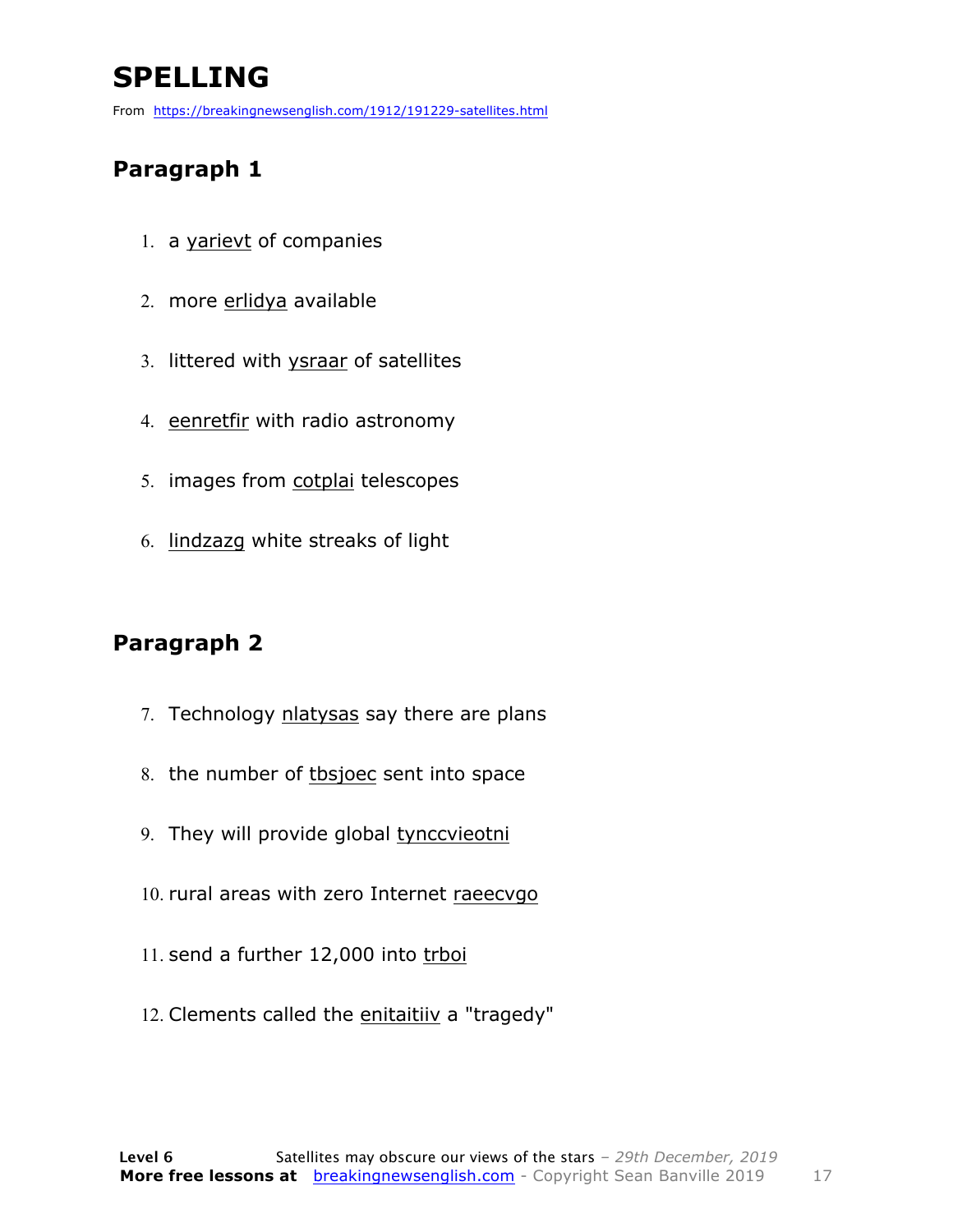### **PUT THE TEXT BACK TOGETHER**

From https://breakingnewsenglish.com/1912/191229-satellites.html

#### **Number these lines in the correct order.**

- ( *1* ) Astronomers are concerned that our views of the heavens are becoming more and more
- ( ) telescopes. The astronomers said the satellites will appear as dazzling white streaks of light that could be mistaken for stars.
- ( ) companies. Thousands of satellites are being launched into orbit throughout 2020 to make high-speed Internet more readily
- ( ) obscured. Their warning comes ahead of a whole series of satellite launches by a variety of
- ( ) Internet speeds to even the remotest areas of the world. They will provide global connectivity across the
- ( ) few years. This is five times more than the number of objects sent into space since the launch
- ( ) available across the world from space. The scientists say the skies will be so littered with arrays of satellites they will
- ( ) Technology analysts say there are plans to launch as many as 46,000 satellites into space over the next
- ( ) of Sputnik 1 in 1957, over six decades ago. Satellites from companies like SpaceX and Amazon will provide much faster
- ( ) constellations" that could interfere with radio astronomy and the quality of images from optical
- ( ) compete for our attention with the stars. They say the satellites will link up to form "mega-
- ( ) into orbit in the next decade. Astrophysicist Dr Dave Clements called the initiative a "tragedy".
- ( ) globe. Even today, about 14 million people in the USA live in rural areas with zero Internet
- ( ) coverage. SpaceX will launch 120 satellites in January and has plans to send a further 12,000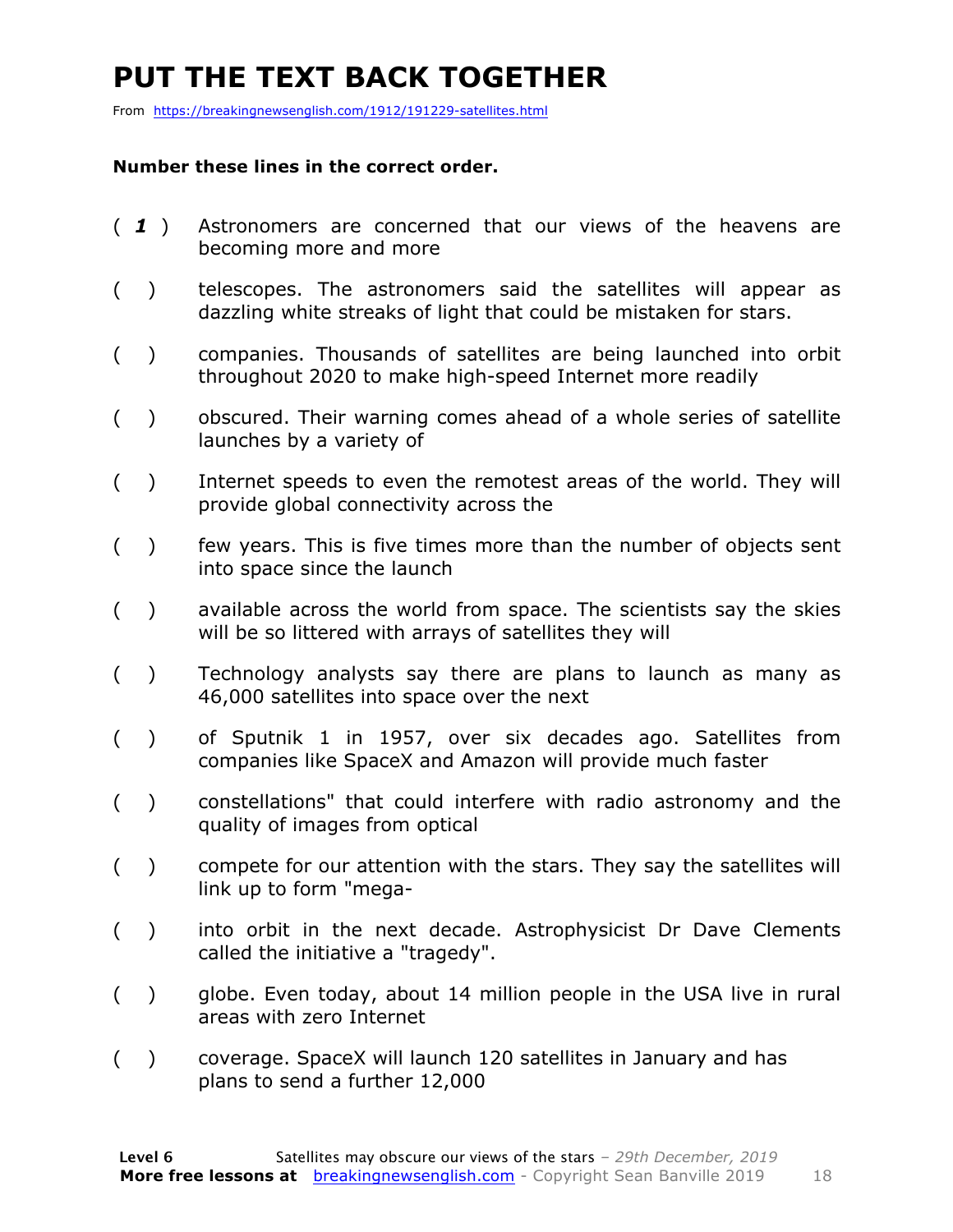#### **PUT THE WORDS IN THE RIGHT ORDER**

From https://breakingnewsenglish.com/1912/191229-satellites.html

1. more are becoming more and The obscured . heavens

2. of orbit . Thousands launched into being satellites are

3. up mega-constellations . link form to Satellites will

4. said appear . astronomers the The satellites will

5. that be mistaken . of could Streaks light

6. to satellites . as launch Plans as many 46,000

7. of the space into Sent 1 . since Sputnik launch

8. remotest areas . the Internet speeds even Faster to

9. global the connectivity will They globe . across provide

10. further 12,000 send into Plans a to orbit .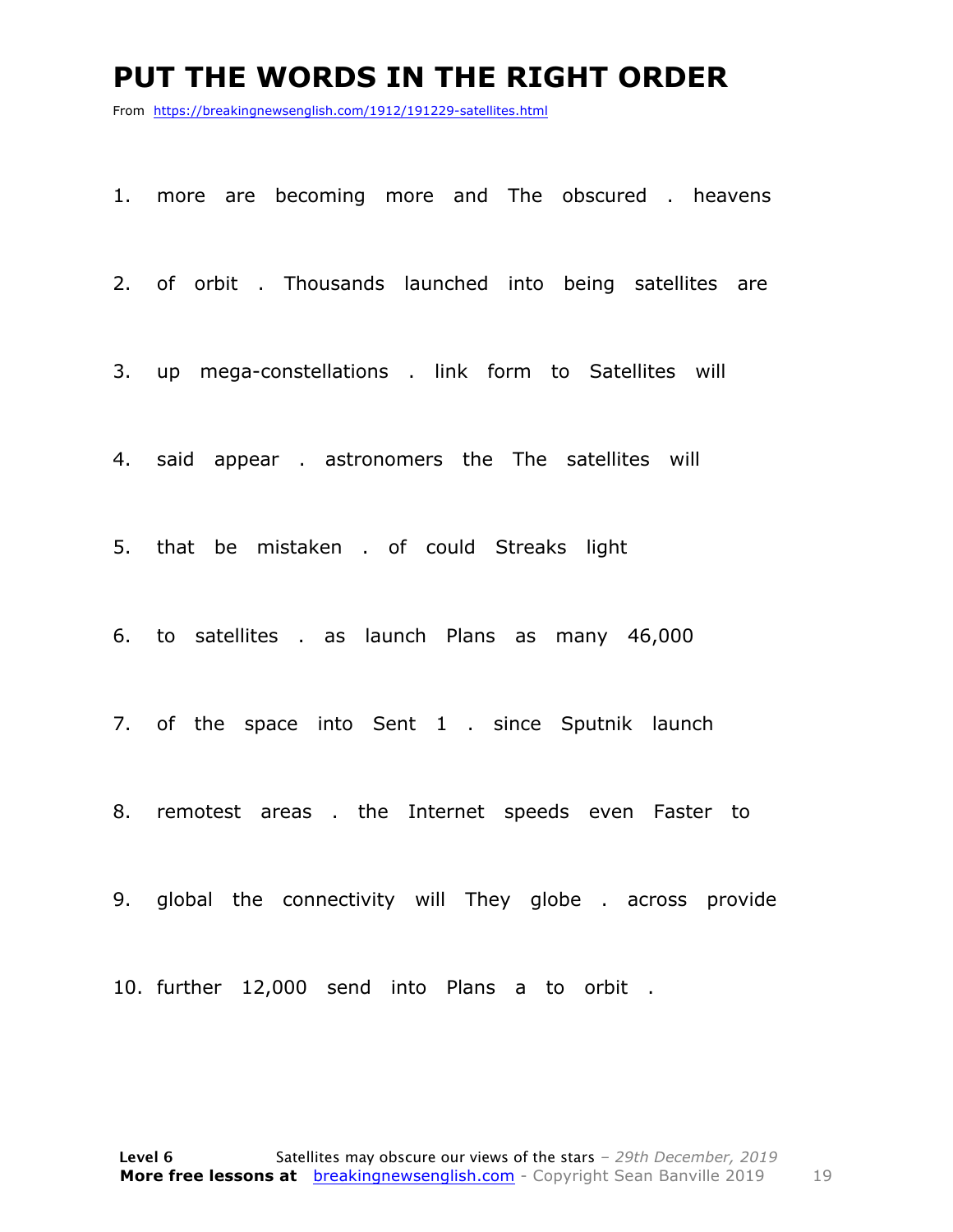### **CIRCLE THE CORRECT WORD (20 PAIRS)**

From https://breakingnewsenglish.com/1912/191229-satellites.html

Astronomers are *concerned / cornered* that our views of the heavens are becoming more and more obscured. Their warning comes *heading / ahead* of a whole *series / serial* of satellite launches by a variety of companies. Thousands of satellites are being launched into *orb / orbit* throughout 2020 to make high-speed Internet more *readily / ready* available across the world from space. The scientists say the skies will be so littered with *disarray / arrays* of satellites they will compete for our attention with the stars. They say the satellites will link *down / up* to form "mega-constellations" that could *interference / interfere* with radio astronomy and the quality of images from *optical / optician* telescopes. The astronomers said the satellites will appear as dazzling white streaks of light that could be *mistake / mistaken* for stars.

Technology *analysis / analysts* say there are plans to launch as *much / many* as 46,000 satellites into space over the next few years. This is five times more than the *number / numeral* of objects sent into space since the launch of Sputnik 1 in 1957, over six decades *ago / hence*. Satellites from companies like SpaceX and Amazon will provide much faster Internet *speedy / speeds* to even the remotest areas *of / off* the world. They will provide global connectivity across the *globule / globe*. Even today, about 14 million people in the USA live in rural areas with *zero / nought* Internet coverage. SpaceX will launch 120 satellites in January and has *plans / plan* to send a further 12,000 into orbit in the next decade. Astrophysicist Dr Dave Clements called the initiative a "*tragedy / tragic*".

#### **Talk about the connection between each pair of words in italics, and why the correct word is correct.**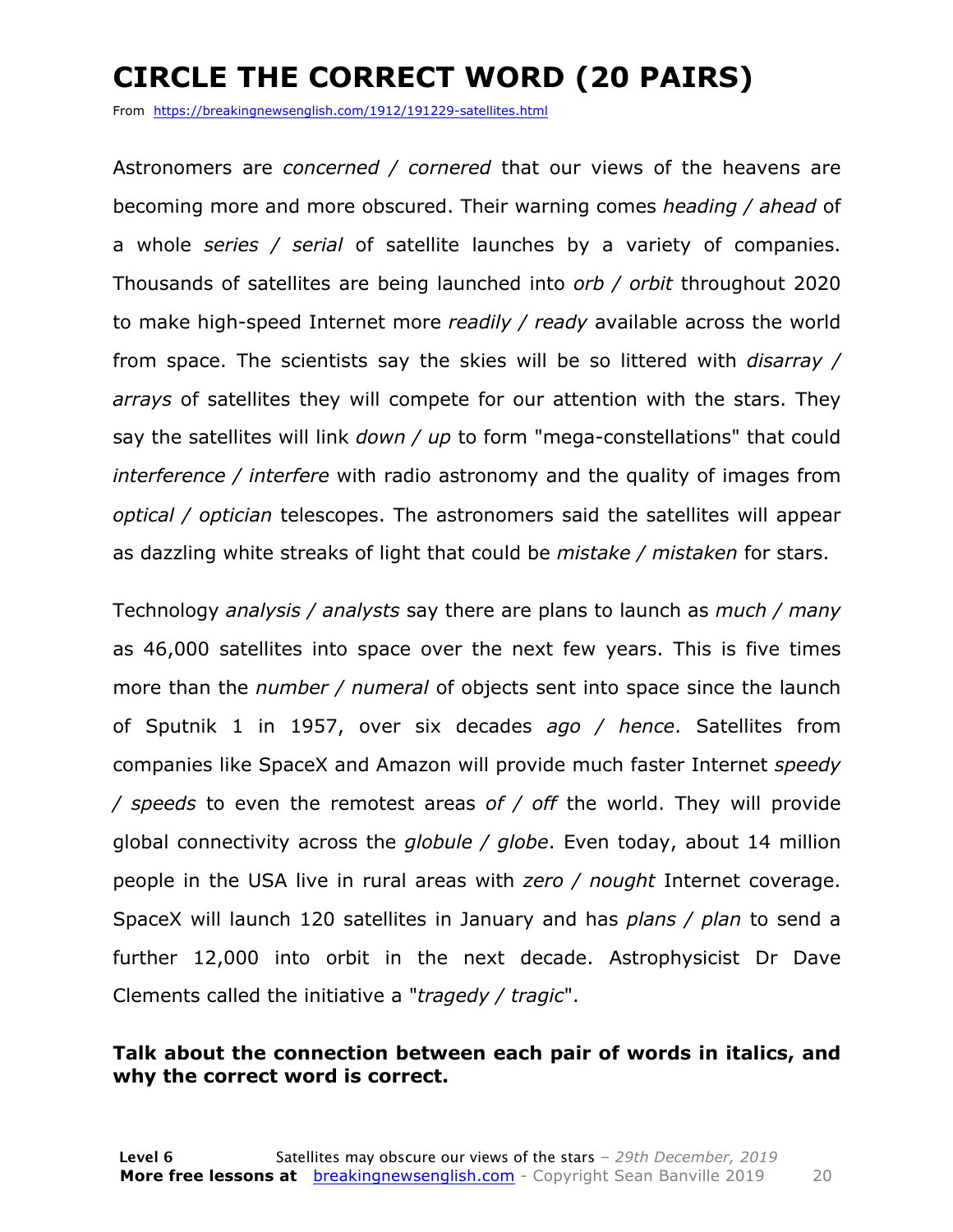### **INSERT THE VOWELS (a, e, i, o, u)**

From https://breakingnewsenglish.com/1912/191229-satellites.html

A s t r\_n\_m\_r s \_r\_ c\_n c\_r n\_d t h\_t \_ **\_** r v\_ **\_** w s \_f t h\_ h\_ **\_** v\_n s \_r\_ b\_c\_m\_n g m\_r\_ \_n d m\_r\_ \_b s c\_r\_d . T h\_ **\_** r w\_r n\_n g c\_m\_s \_h\_ **\_** d \_f \_ w h\_l\_ s\_r\_ **\_** s \_f s\_t\_l l\_t\_ l\_ **\_** n c h\_s b y \_ v\_r\_ **\_** t y \_f c\_m p\_n\_ **\_** s . T h\_ **\_** s\_n d s \_f s\_t\_l l\_t\_s \_r\_ b\_ **\_** n g l \_ **\_** n c h\_d \_n t\_ \_r b\_t t h r\_ **\_** g h\_ **\_** t 2 0 2 0 t\_ m \_ k \_ h\_g h - s p\_ **\_** d I n t\_r n\_t m\_r\_ r\_ **\_** d\_l y \_v\_ **\_** l\_b l\_ \_c r\_s s t h\_ w\_r l d f r\_m s p\_c\_. T h\_ s c\_ **\_** n t\_s t s s\_y t h\_ s k\_ **\_** s w\_l l b\_ s\_ l\_t t\_r\_d w\_t h \_r r\_y s \_f s\_t\_l l\_t\_s t h\_y w\_l l c\_m p\_t\_ f\_r \_ **\_** r \_t t\_n t\_ **\_** n w\_t h t h\_ s t\_r s . T h\_y s\_y t h\_ s\_t\_l  $l_t$ s w\_l l l\_n k \_p t\_ f\_r m " m\_g\_- c\_n s t\_l l\_t\_\_ n s " t h\_t c\_ **\_** l d \_n t\_r f\_r\_ w\_t h r\_d\_ **\_** \_s t r\_n\_m y \_n d t h\_ q\_ **\_** l\_t y \_f \_m\_g\_s f r\_m \_p t\_c\_ l t\_l\_s c\_p\_s . T h\_ \_s t r\_n\_m\_r s s\_ **\_** d t h\_ s\_t\_l l\_t\_s w\_l l \_p p\_ **\_** r \_s d\_z z l\_n g w h\_t\_ s t r\_ **\_** k s \_f l\_g h t t h\_t c\_ **\_** l d b\_ m\_s t\_k\_n f\_r s t\_r s .

 $T_c$  h n\_l\_g y \_n\_l y s t s s\_y t h\_r\_ \_r\_ p l\_n s t\_ l\_\_  $n c h$  \_s  $m_n v$  \_s 4 6 , 0 0 0 s\_t\_l l\_t\_s \_n t\_ s p\_c\_ \_v\_r t h\_ n\_x t f\_w y\_ **\_** r s . T h\_s \_s f\_v\_ t\_m\_s m\_r\_ t h\_n t h\_ n\_m b\_r \_f \_b j\_c t s s\_n t \_n t\_ s p\_c\_ s\_n c\_ t h\_ l\_ **\_** n c h \_f S p\_t n\_k 1 \_n 1 9 5 7 , \_v\_r s\_x d\_c\_d\_s \_g\_. S\_t\_l l\_t\_s f r\_m c\_m p\_n\_ **\_** s l\_k\_ S p\_c\_X \_n d A m\_z\_n w\_l l p r\_v\_d\_ m\_c h f\_s t\_r I n t\_r n\_t s p\_ **\_** d s t\_ \_v\_n t h\_ r\_m\_t\_s t \_r\_ **\_** s \_f t h\_ w\_r l d . T h\_y w\_l l p  $r_v_d$  g  $l_b$  c\_n n\_c t\_v\_t y \_c r\_s s t h\_ g  $l_b$ . E v\_n t\_d\_y , \_b\_ **\_** t 1 4 m\_l l\_ **\_** n p\_ **\_** p l\_ \_n t h\_ U S A l\_v\_ \_n r\_r\_l \_r\_ **\_** s w\_t h z\_r\_ I n t\_r n\_t c\_v\_r\_g\_. S p\_c\_X w\_l l l\_ **\_** n c h 1 2 0 s\_t\_l l\_t\_s \_n J\_n\_ **\_** r y \_n d h\_s p l\_n s t\_ s\_n d \_ f\_r t h\_r  $1 2$ , 0 0 0  $_n t_{-1} t_{-1}$  t  $_n t_{-1}$  t  $_{n} t_{-1}$  t  $_{n} t_{-1}$  d  $_{n} t_{-1}$  as t  $r_p$  h y s\_c\_s t D r D\_v\_ C l\_m\_n t s c\_l l\_d t h\_ \_n\_t\_ **\_** t\_v\_ \_ " t r\_g\_d y " .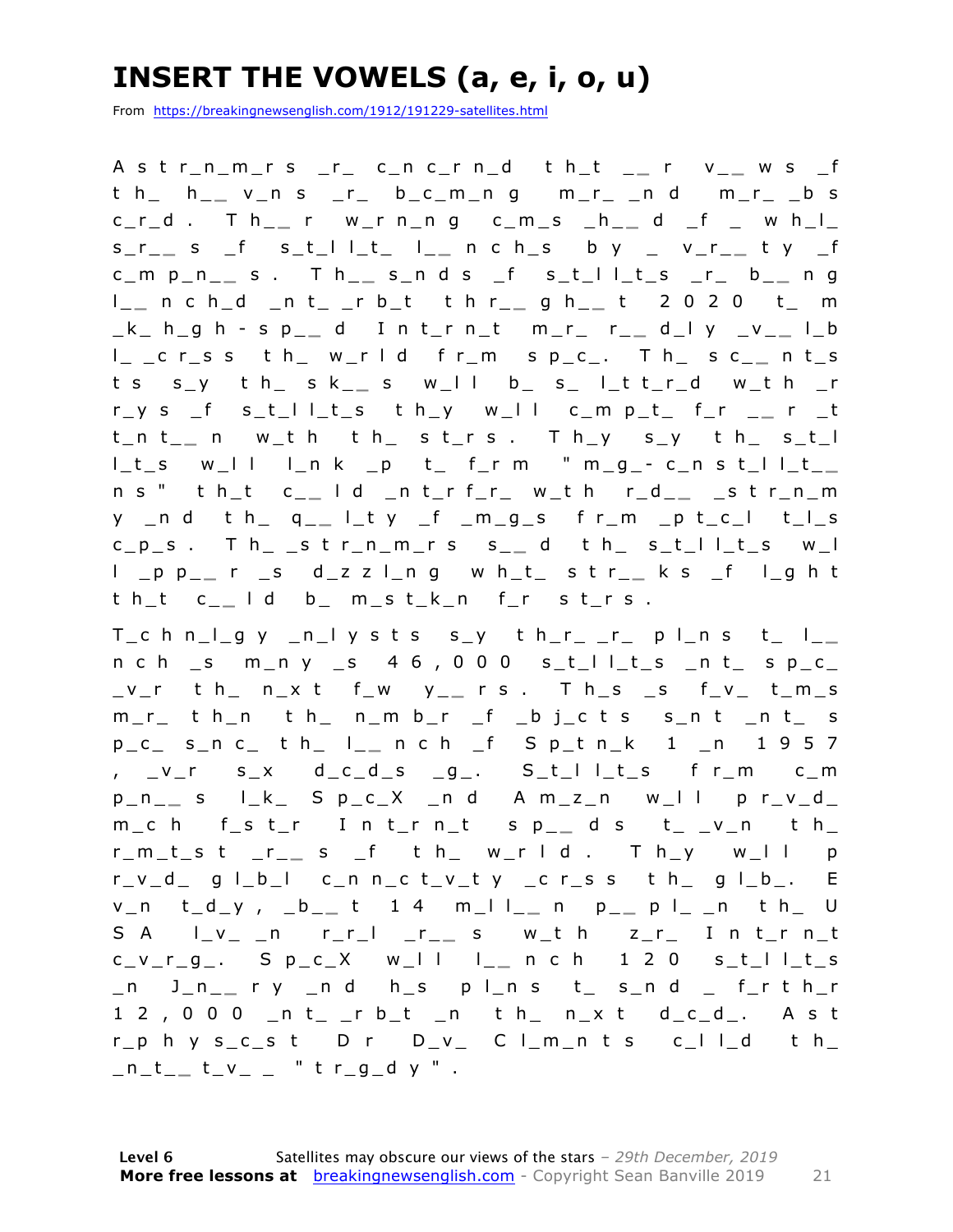#### **PUNCTUATE THE TEXT AND ADD CAPITALS**

From https://breakingnewsenglish.com/1912/191229-satellites.html

astronomers are concerned that our views of the heavens are becoming more and more obscured their warning comes ahead of a whole series of satellite launches by a variety of companies thousands of satellites are being launched into orbit throughout 2020 to make highspeed internet more readily available across the world from space the scientists say the skies will be so littered with arrays of satellites they will compete for our attention with the stars they say the satellites will link up to form megaconstellations that could interfere with radio astronomy and the quality of images from optical telescopes the astronomers said the satellites will appear as dazzling white streaks of light that could be mistaken for stars

technology analysts say there are plans to launch as many as 46000 satellites into space over the next few years this is five times more than the number of objects sent into space since the launch of sputnik 1 in 1957 over six decades ago satellites from companies like spacex and amazon will provide much faster internet speeds to even the remotest areas of the world they will provide global connectivity across the globe even today about 14 million people in the usa live in rural areas with zero internet coverage spacex will launch 120 satellites in january and has plans to send a further 12000 into orbit in the next decade astrophysicist dr dave clements called the initiative a tragedy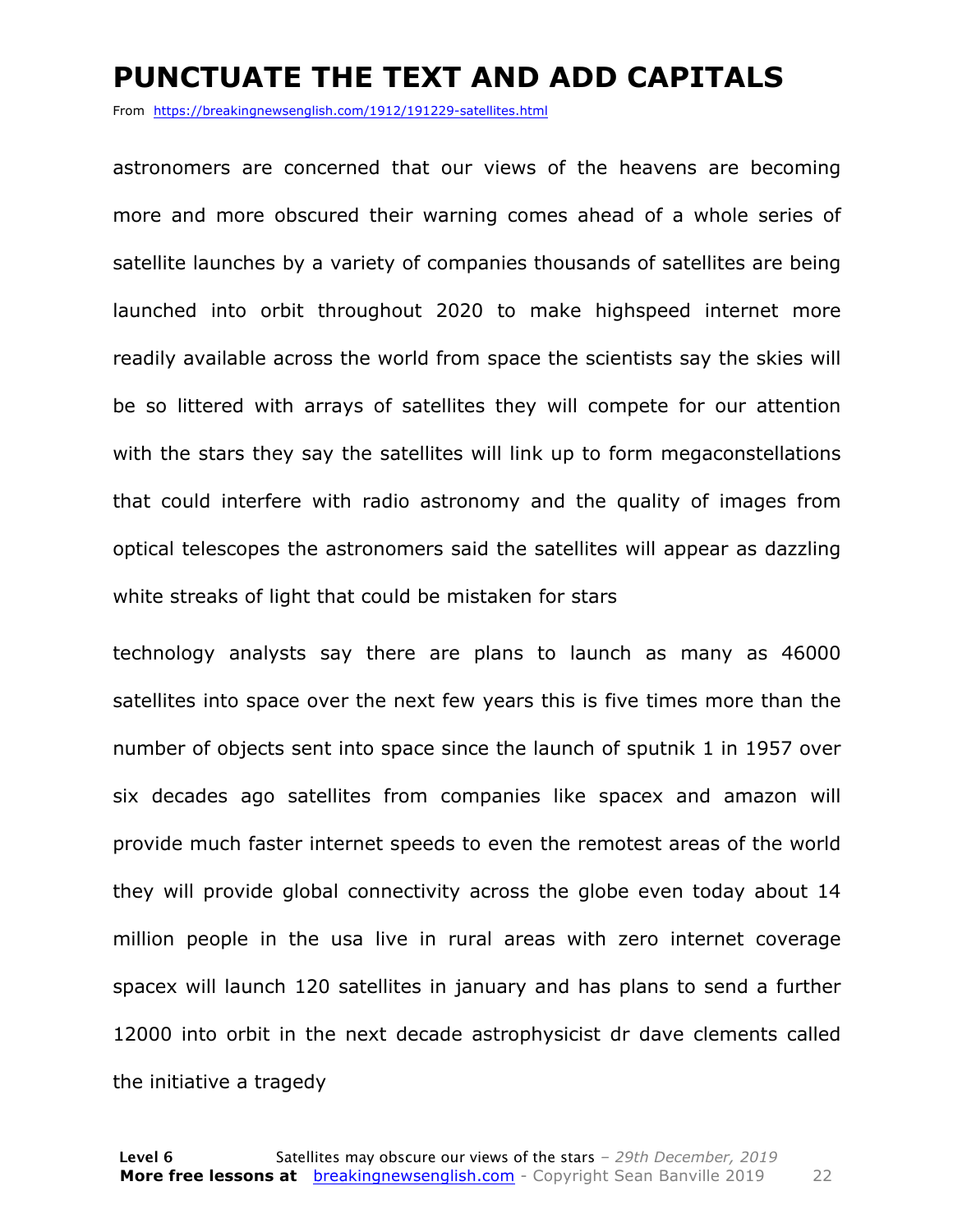## **PUT A SLASH ( / ) WHERE THE SPACES ARE**

From https://breakingnewsenglish.com/1912/191229-satellites.html

Astronomersareconcernedthatourviewsoftheheavensarebecoming moreandmoreobscured.Theirwarningcomesaheadofawholeseriesof satellitelaunchesbyavarietyofcompanies.Thousandsofsatellitesareb einglaunchedintoorbitthroughout2020tomakehigh-speedInternetm orereadilyavailableacrosstheworldfromspace.Thescientistssaythe skieswillbesolitteredwitharraysofsatellitestheywillcompeteforouratt entionwiththestars.Theysaythesatelliteswilllinkuptoform"mega-con stellations"thatcouldinterferewithradioastronomyandthequalityofi magesfromopticaltelescopes.Theastronomerssaidthesatelliteswilla ppearasdazzlingwhitestreaksoflightthatcouldbemistakenforstars.T echnologyanalystssaythereareplanstolaunchasmanyas46,000satell itesintospaceoverthenextfewyears.Thisisfivetimesmorethanthenu mberofobjectssentintospacesincethelaunchofSputnik1in1957,over sixdecadesago.SatellitesfromcompanieslikeSpaceXandAmazonwill providemuchfasterInternetspeedstoeventheremotestareasofthewo rld.Theywillprovideglobalconnectivityacrosstheglobe.Eventoday,ab out14millionpeopleintheUSAliveinruralareaswithzeroInternetcover age.SpaceXwilllaunch120satellitesinJanuaryandhasplanstosendafu rther12,000intoorbitinthenextdecade.AstrophysicistDrDaveCleme ntscalledtheinitiativea"tragedy".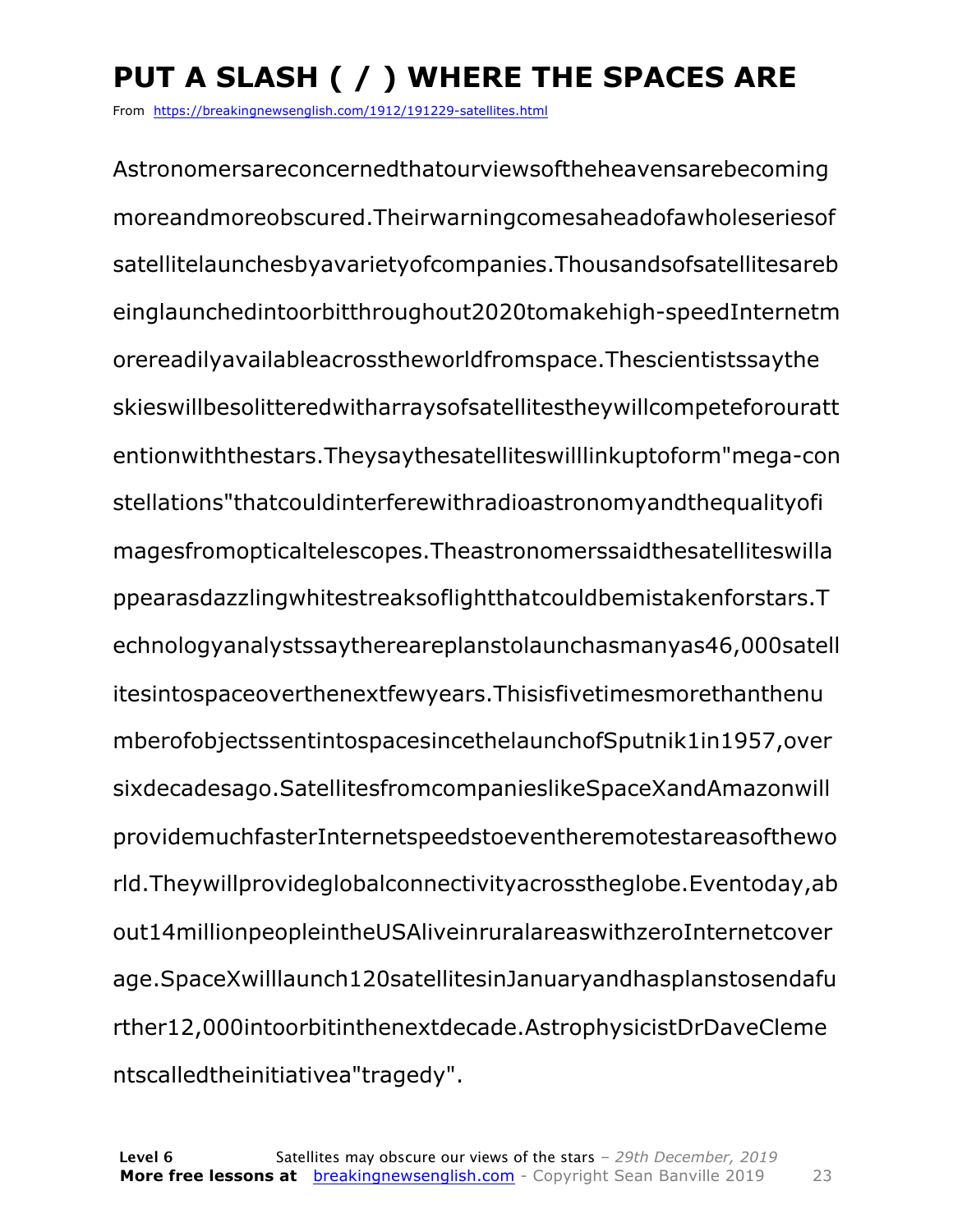### **FREE WRITING**

From https://breakingnewsenglish.com/1912/191229-satellites.html

Write about satellites for 10 minutes. Comment on your partner's paper.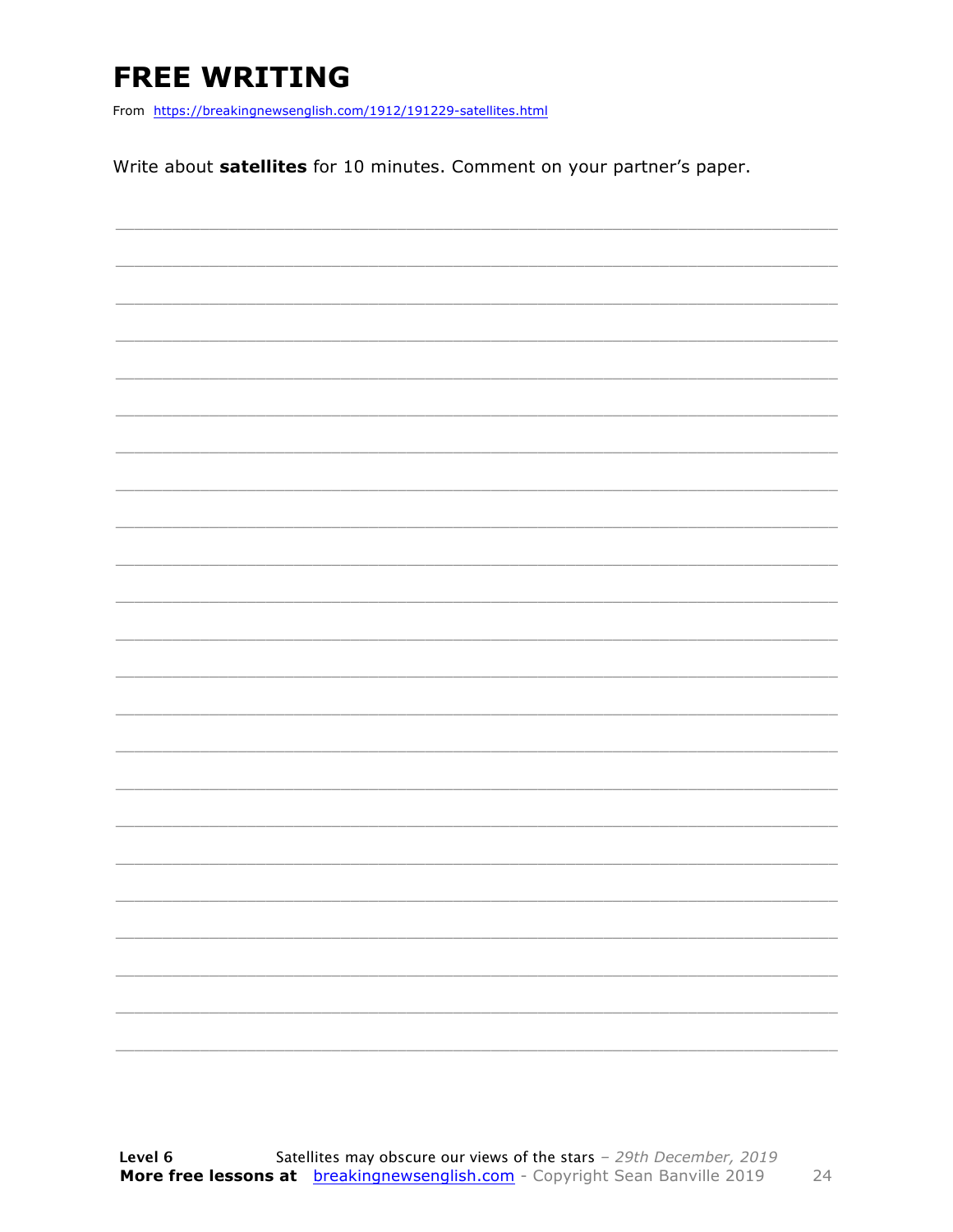### **ACADEMIC WRITING**

From https://breakingnewsenglish.com/1912/191229-satellites.html

We should not fill space with satellites and other equipment. Discuss.

|  |  | $\overline{\phantom{0}}$ |
|--|--|--------------------------|
|  |  | ___                      |
|  |  |                          |
|  |  |                          |
|  |  |                          |
|  |  |                          |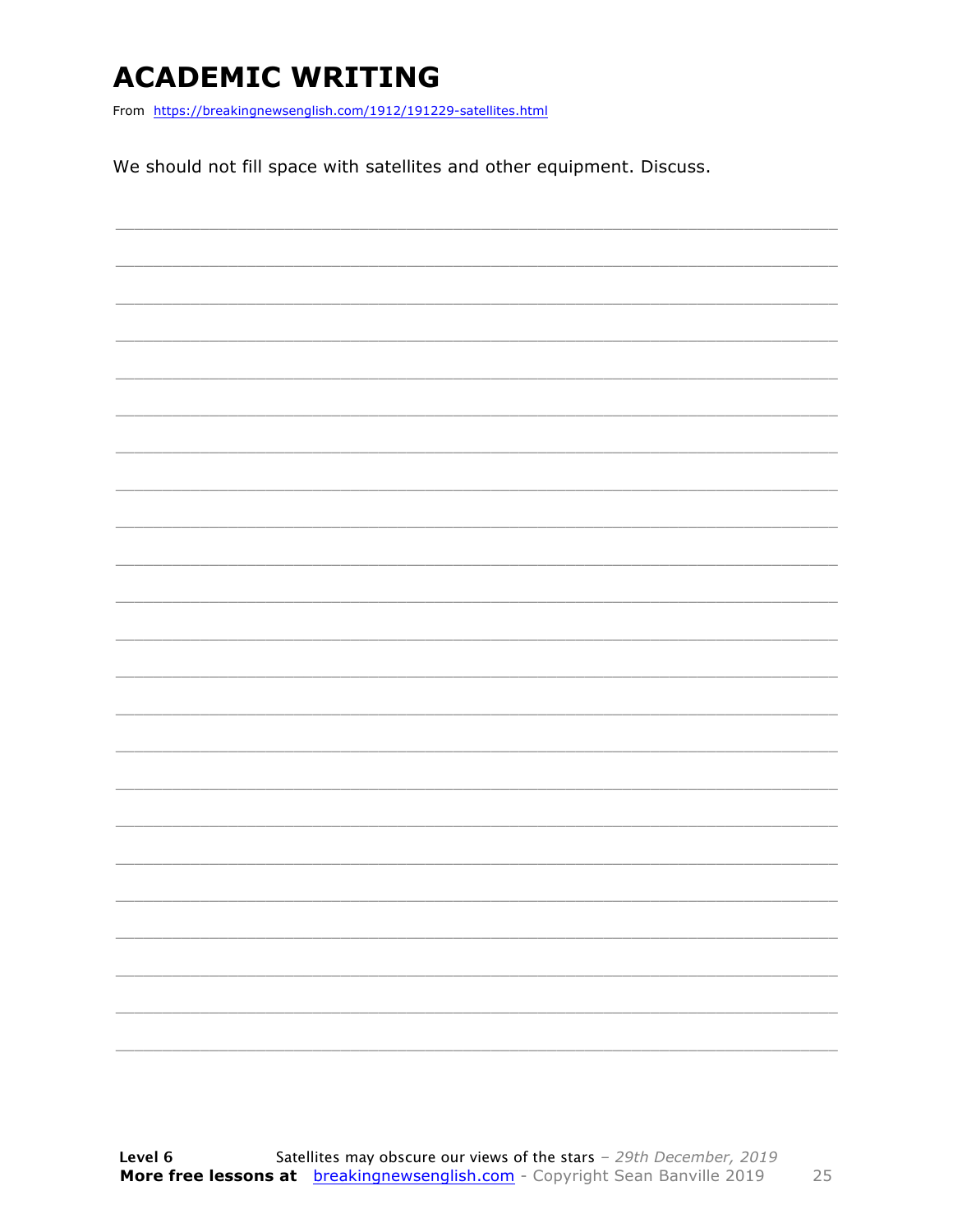### **HOMEWORK**

**1. VOCABULARY EXTENSION:** Choose several of the words from the text. Use a dictionary or Google's search field (or another search engine) to build up more associations / collocations of each word.

**2. INTERNET:** Search the Internet and find out more about this news story. Share what you discover with your partner(s) in the next lesson.

**3. SATELLITES:** Make a poster about satellites. Show your work to your classmates in the next lesson. Did you all have similar things?

**4. SPACE JUNK:** Write a magazine article about limiting the number of satellites put into space. Include imaginary interviews with people who are for and against this.

Read what you wrote to your classmates in the next lesson. Write down any new words and expressions you hear from your partner(s).

**5. WHAT HAPPENED NEXT?** Write a newspaper article about the next stage in this news story. Read what you wrote to your classmates in the next lesson. Give each other feedback on your articles.

**6. LETTER:** Write a letter to an expert on satellites. Ask him/her three questions about them. Give him/her three of your opinions of putting 46,000 new satellites into space. Read your letter to your partner(s) in your next lesson. Your partner(s) will answer your questions.